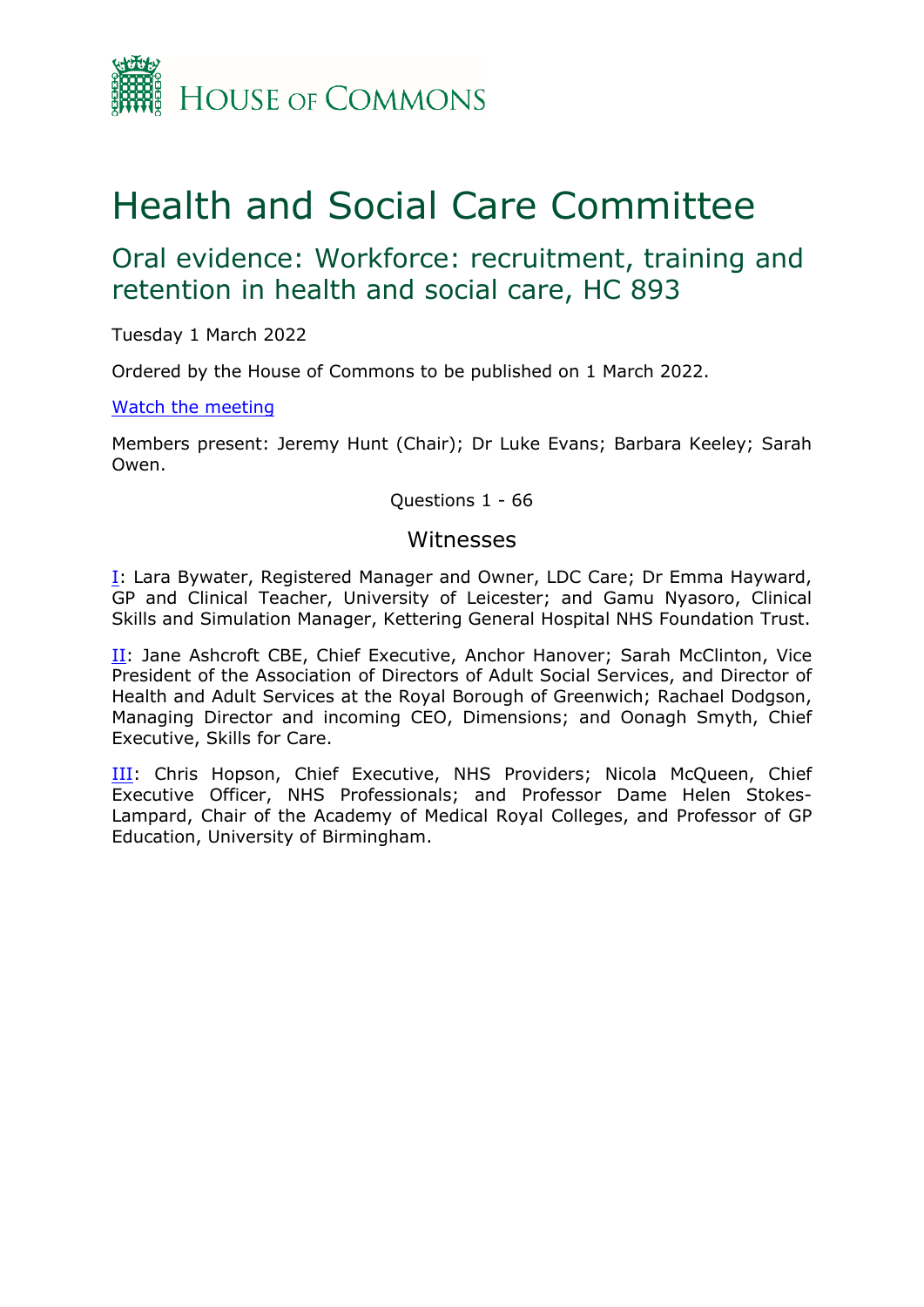

# <span id="page-1-0"></span>Examination of witnesses

Witnesses: Lara Bywater, Dr Hayward and Gamu Nyasoro.

Q1 **Chair:** Good morning and welcome to the first evidence session of the Health and Social Care Select Committee's inquiry into "Workforce: recruitment, training and retention in health and social care." This inquiry is about the biggest single issue facing the NHS and social care sectors: namely, how to ensure that we have the right number of well-motivated and well-trained staff to deliver the levels of care that we all want to see.

This morning is an introductory session in which we are going to look at all aspects of the crisis, but particularly the challenge of recruitment. Subsequent sessions will look at retention, issues facing minority ethnic staff and women, reforms to medical education and training. We will finish with a session with the Minister from the Department of Health and Social Care.

We have a packed session today. We have three panels. In our first panel we are going to hear from people with experience of the challenges of recruitment, retention and staff shortages on the frontline. I am very pleased to welcome Lara Bywater, who is a registered manager and owner of LDC Care, which provides supported living and residential care to people with learning disabilities and complex needs. Dr Emma Hayward is a GP and clinical teacher at the University of Leicester Medical School. We will welcome shortly Gamu Nyasoro, a registered general nurse who works at Kettering General Hospital.

Perhaps I could start by asking you, Lara and Emma, to talk about the impact of staff shortages on your day-to-day work and the effect it has on the people you are looking after.

*Lara Bywater:* Good morning and thank you. I have never seen a staff shortage impact like this and I have been running the organisation that I own for over 20 years. For people I support, who have complex needs around autism, learning disabilities and mental health, one of the keys to providing good-quality care for them is continuity and consistency of staffing. Once you start to take away that consistency, it has an impact on the quality in terms of not necessarily the skillset but the relationships that people build with those they are supporting. For the first time ever in all the years that I have been working in social care, we are having to use agency staff to supplement our staff shortages. They are qualified and experienced, but they do not have the same level of commitment to the job.

Q2 **Chair:** I think we probably all understand the point you are making, but just explain what the impact is on an autistic person or someone with a learning disability of being seen by different staff week in, week out, as opposed to developing a regular relationship with someone who gets to know them.

**Lara Bywater:** I will try. I can only reflect on how I observe people, so to get a truer understanding it would be helpful for you and colleagues to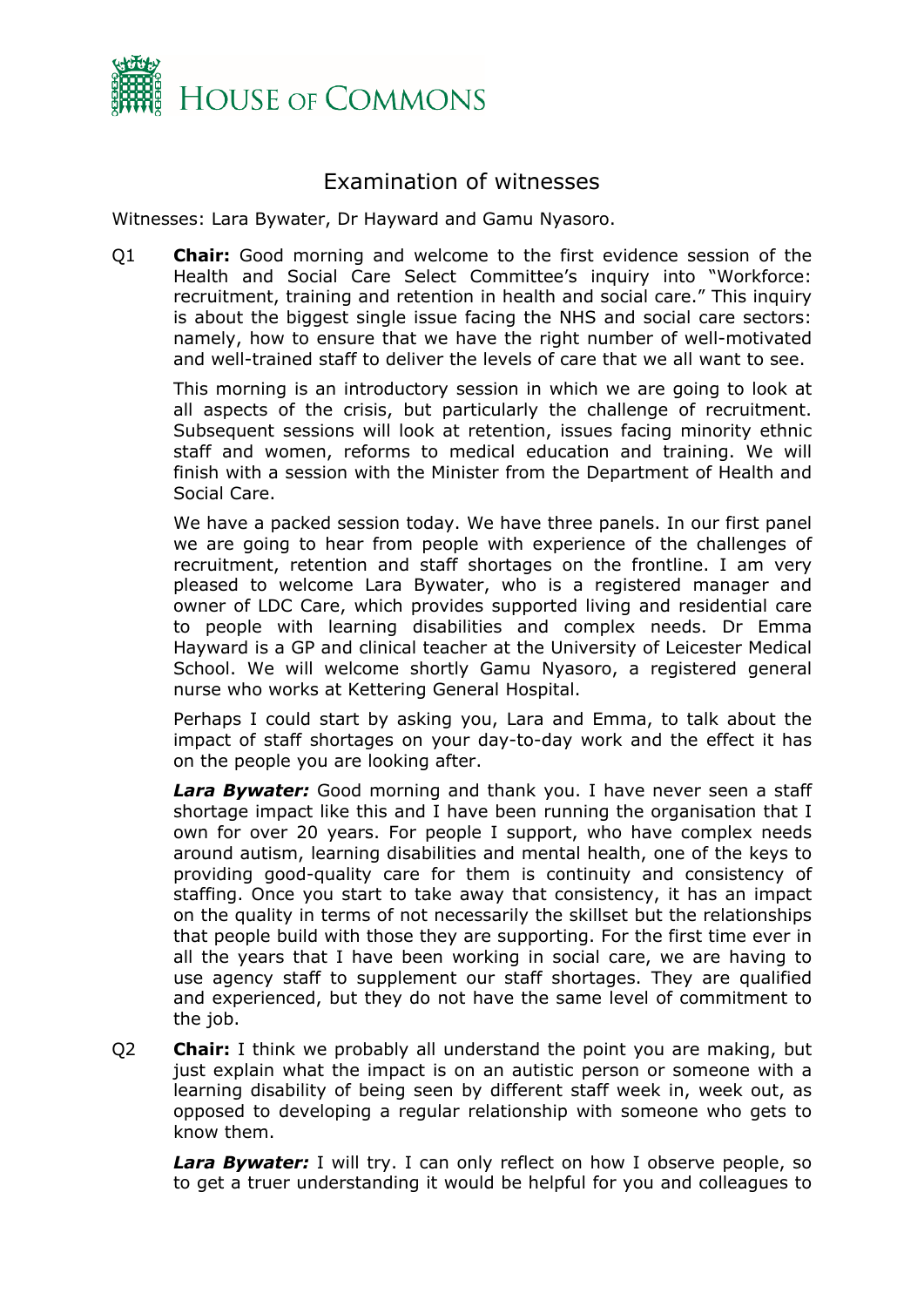

speak to people who live with those conditions. Certainly, from my observations, it takes a long time, particularly for people who have been "through the system". They may have been through secure settings and a range of providers, so it takes time for them to build up trust with the people who are looking after them. It can actually take months for people to become used to a new face if they have additional needs. Talking in very general terms, it can make people less keen to participate in their normal activities and perhaps more worried about going out into the community because they do not have rapport and trust with the people who are supporting them. They are great members of staff, potentially; it is just the relationship stuff.

Q3 **Chair:** Is there an issue with the ability to understand a client's needs and what they are trying to express that is more difficult to get right when you have a big changeover of staff?

*Lara Bywater:* In the social care sector we have come a really long way. We have very professionally written, detailed care and support plans. Every organisation has a slightly different way of wording them, but we have wonderful documents outlining the needs of those people. Ultimately though, humans develop relationships. It is about the cues that might not necessarily be written. It is about the slightest change in mannerism that can be an indication to the support team that the person needs a drink, is getting fed up, or is too hot or too cold. It is the more subtle things that take time to understand. We, of course, can follow specialist diets or people's medication requirements. All of those taskoriented needs can be very easily met, but it is far more important for the individuals to have the soft relationships and their soft needs met in terms of the unspoken stuff.

For families, it is really important that they have confidence in the people who are supporting their loved one. It can cause huge anxiety if families see different faces around their son, daughter, sibling or other family member.

Q4 **Chair:** What do you think is the root cause of your difficulty in being able to recruit full-time, regular staff?

*Lara Bywater:* I do not think there is a root cause. It is a perfect storm of lots of challenges. Social care, if I can be blunt, has always been bottom of the pile. It is not uncommon historically to refer to people working in care as "Just carers. It's what you do when you can't get a job somewhere else." The pandemic accelerated the pressures on that, and more people left the sector.

There is a huge issue around it not being well enough respected as a career and a valued job out in the world. Even though there are some magnificent career opportunities for people in social care, we do not champion them. We do not see it as a great career opportunity. When I speak to people, it is still seen as what you do when nowhere else will take you. There is the unwritten expectation that people do it because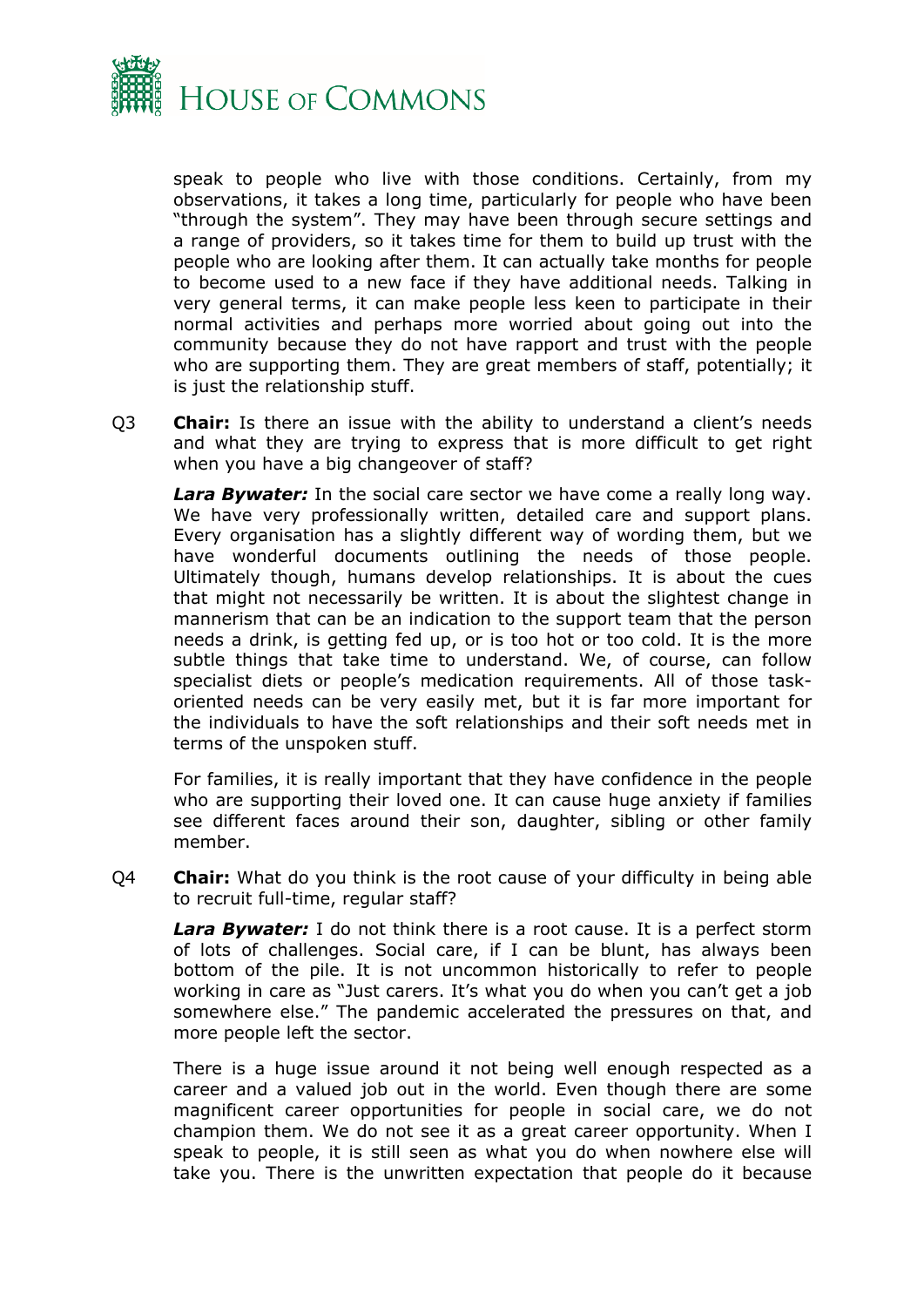

they are good people and it is a vocation, so financial remuneration should not be as important as it would be for other people; but ultimately, everybody has bills to pay, so of course they should not be penalised for doing a caring job.

There are lots of other pressures. Because of the pandemic, people were exhausted and fed up. There was the impact of the vaccination and mandating thereof. There is also an element from the impact of overseas workers not being as available as they were. There has been a whole range of factors and probably some others that I have not mentioned.

Q5 **Chair:** Thank you. We will come back to you, if we may, Lara, but can I move over to you, Emma? I know you think a lot about the challenge of GP recruitment, so could you start by talking about what the impact is for practices up and down the country at the moment when they are not able to recruit enough staff?

**Dr Hayward:** Thank you for the opportunity. I agree with what Lara said; we are in the middle of a perfect storm. I have never worked harder or faster in my whole career, and this was coming before Covid. We cannot blame Covid for this crisis. This has been coming for a number of years. It has an impact obviously on our patients who cannot get hold of a GP in a timely manner, and that is so frustrating for us as GPs because we want to follow up our patients, we want to provide continuity of care, and there simply are not enough hours in the day for us to get all the patients through. It is incredibly stressful that, despite us working as hard and as fast as we can, we still cannot keep up.

There are other impacts. It impacts our ability to be good trainers. It impacts our ability to be good role models for medical students. Medical students are coming through and seeing a stressed and burnt-out workforce, and are deciding against general practice. I spoke to my tutees yesterday—year 1 and year 2 students. Many of them have already dismissed general practice as a career because of what they have read and experienced personally. This is a massive problem that we have to address, and I have some suggestions that perhaps I will share later.

The other thing I have seen is the human cost of GPs having to work in this highly pressurised environment. I have never seen so many of my colleagues so close to burnout or working while burnt out as in the last couple of years. One of my friends the other day described a day in general practice as like being pelted with rocks, because you never know which rock is going to come and hit you, and hit you hard. We are left carrying all the risk for systems failures. People get inappropriately discharged to the care of a GP. How am I supposed to keep a suicidal patient alive when they should be in a mental health facility? If that person takes their life, I will be the one justifying myself in court for their actions.

There is a history, with the case of Dr Bawa-Garba, of one person taking the rap for a whole system that failed. We have no confidence when the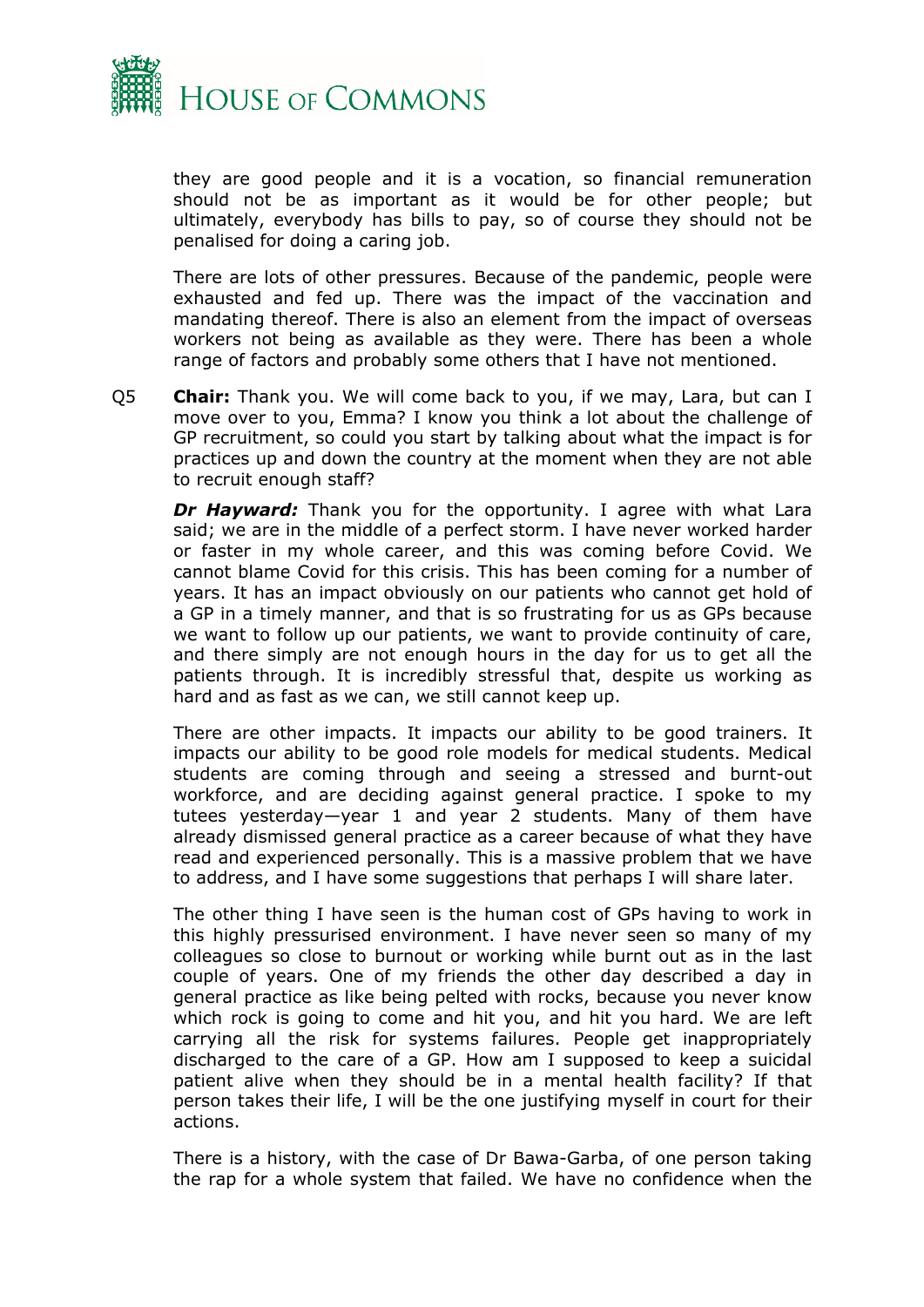

GMC says that circumstances will be taken into account because that is not what we have seen in the past. It is like a sword of Damocles. When I walk into the building at 7.30, I have no idea what is coming my way, but I know that by the end of the day I am going to be physically, mentally and emotionally exhausted. I have sometimes worked for 12 to 13 hours with two five-minute breaks. Three people are waiting outside my room to ask questions; things are coming up on the screen; I am looking at my patient list getting longer and longer; I am supervising medical students; I am debriefing trainees; I am answering nurse queries. I am not just seeing my patients.

It is exhausting and we have a massive problem. I am just recovering from several months of burnout. You have to start asking yourself the question: why would I continue in a profession that hurts so much?

**Chair:** Thank you.

Q6 **Dr Evans:** You passionately articulate the problem in primary care, and I hear that from my colleagues. The bit that struck me the most and what I have tried to pull out of this is that sword of Damocles hanging over your head, and the fact that GPs care a lot but feel that if they make a mistake there is all hell to pay and their career is over. When we have put that to the likes of the GMC and other litigation, because we have just done an inquiry on it, they say the culture has changed, and that GPs get it and they are doing more education. What would you say to that from the frontline? Is that something you see?

*Dr Hayward:* We do not feel that reassurance because, even recently, there was a case when a doctor was criticised for providing inadequate care when he was working on a Covid ward and being pulled in all different directions. It is words, but we are not seeing it played out in practice.

Q7 **Dr Evans:** One of the pushbacks we got was, "Well, people know where the boundaries are." Could you say no?

*Dr Hayward:* GPs cannot say no. It seems like every road leads to the GP at the moment—people who have fallen through the cracks with social care, and people who are discharged inappropriately. On pretty much everything it is, "Well, see your GP about that." We cannot shut the doors. We can try, but it causes all sorts of grief, and then people make complaints about us and say that we are not trying hard enough.

Q8 **Dr Evans:** Can you explain that grief? On the one hand, you are overworked so you want to protect your workload. On the other hand, what is the impact when you say you get grief? Can you explain to the Committee what that looks like?

*Dr Hayward:* Complaints, even if they are spurious or vexatious, still take time and heartache to deal with. They take up staff time. We have to employ admin staff to deal with the complaints. Where I work locally, there was a Facebook group set up to complain about our practice. We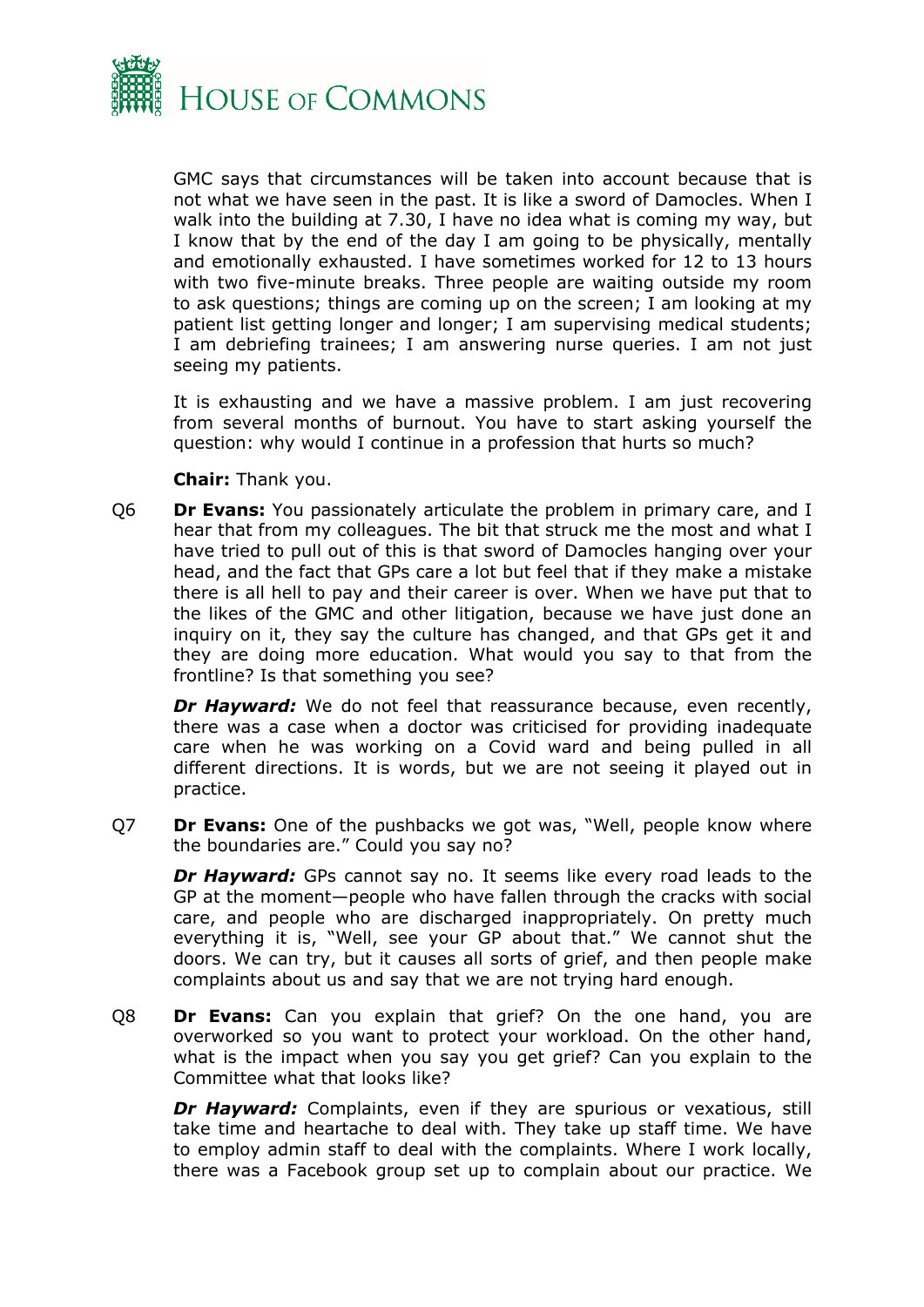

had to meet them and work with them, and that was slightly constructive. Nevertheless it is really distressing when you read people vilifying you on social media. My friend said it was like being pelted with rocks. That barrage never stops. When we are off duty, we see in the papers and on social media how we are lazy, greedy and incompetent.

Q9 **Dr Evans:** If I can put that all together, the pandemic has exemplified the problems coming in; you then have a sword of Damocles because you never know what is coming in as a GP, and it is getting more complex and tough. On top of that, you do not have the time or the ability to limit your work. You are getting complaints, but when you go through the complaints procedure you are ultimately worried about losing your livelihood. It is the system's fault and you do not have the back-up. Is that the whole picture that you are feeling?

*Dr Hayward:* That is a very good summary. That is the umbrella over us just trying to do the day job, just trying to see patients and do the best we can to hold their hand in difficult times, and to make good and accurate diagnoses to try to keep people out of hospital. If you could do anything to alleviate some of those wider pressures so that we can just do the job that we are trained to do without all of that stress going on, it would make things a good deal easier.

Q10 **Chair:** Can I ask you about recruitment in your practice? Have you been trying to recruit additional GPs to get extra support?

**Dr Hayward:** Yes. It is nigh on impossible, and the people we have recruited have left very swiftly.

Q11 **Chair:** For those of us who are not GPs, can you give us a sense of how things have changed over the last five to 10 years when you are trying to recruit people to join a practice?

*Dr Hayward:* I think there is reluctance among newly qualified GPs to make longer-term commitments to a practice. We have seen an increase in people working as locums. Something I considered when I was signed off was locuming because I see that as potentially the only way you can cap your workload. As a new GP, you are still on a bit of a learning curve when you first become an independently qualified general practitioner. It makes sense to locum—to do a morning or afternoon session so that you have time to gather your thoughts. I am a salaried doctor so I am not part of a partnership. All the paperwork gets divided between the permanent members of the practice. If you have fewer and fewer permanent people, they are taking a larger and larger proportion of things like blood test results, letters and so on.

Q12 **Dr Evans:** Have you seen the culture change on that, because, historically, it has been a vocation? I hear stories and know at first hand about new salaried doctors coming in saying, "I will only do one visit," or, "I will only see 15 patients in a clinic." They are doing that to protect themselves. As you rightly point out, that also means the partners still have to do the work. Is that something you recognise?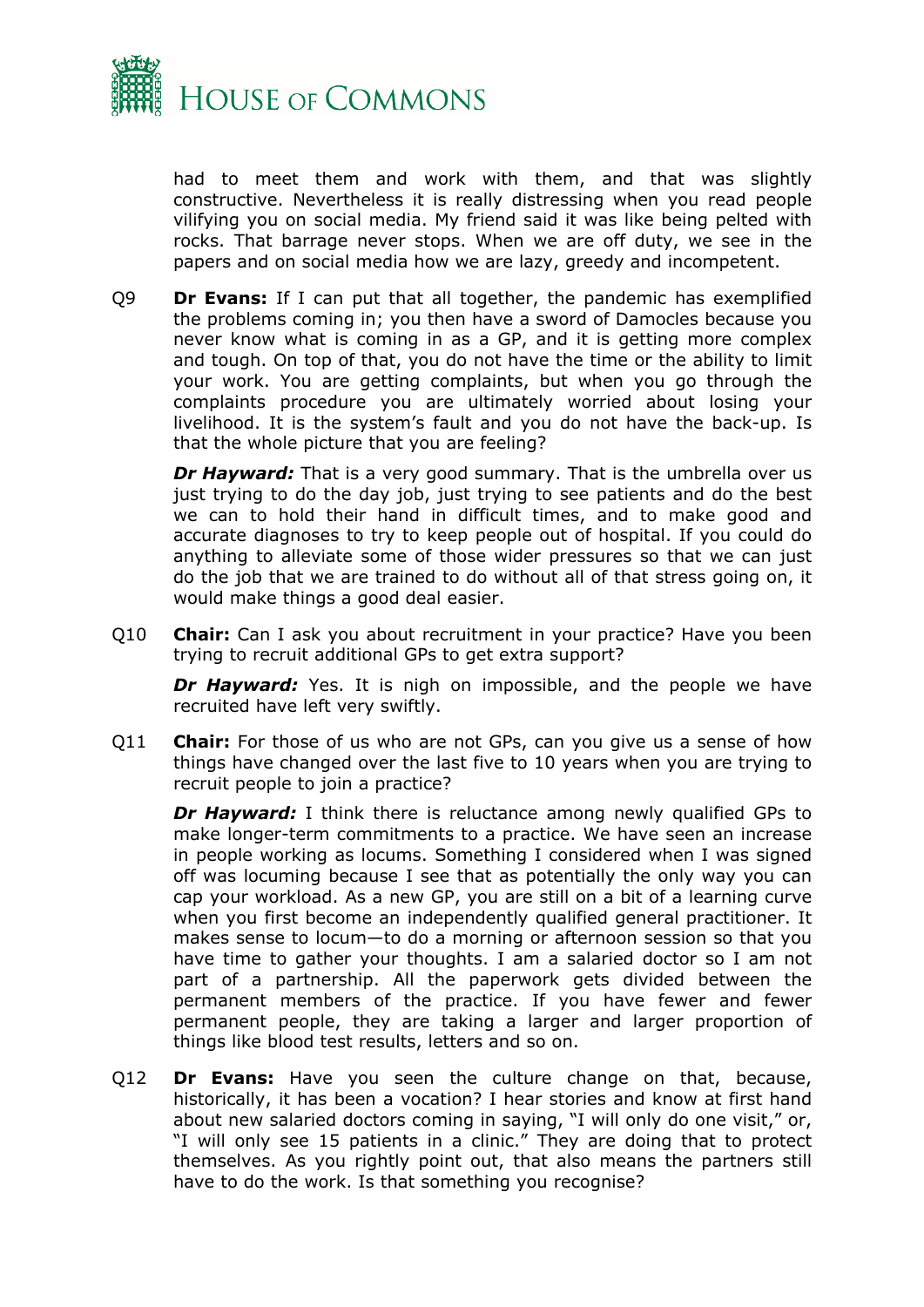

**Dr Hayward:** Yes. For too long, we have just assumed that we can carry on working and working and it is somehow unprofessional to say no, but the reality is that if you cannot protect your own mental and physical health, you end up leaving. I am quite old for a female GP. Most of my colleagues leave by the age of 35 because it is impossible for many people to balance working as a GP and family responsibilities or other things.

Q13 **Chair:** Emma, you said you had some solutions. If you were Health Secretary for a day, what would be the things that you would like to change?

*Dr Hayward:* I am not going to say that these solutions will be easy. You have demand up here and GP capacity down there, and somehow you have to match them up. The first thing you need to do is stop the bleeding. You need to somehow change things so that we are not losing as many qualified GPs, because training more GPs will take a long time. There is a problem with the pension tax thing. I do not understand it. It currently does not apply to me, but it is something that could be swiftly resolved, I believe, if there was the willpower to do so.

You need to do something to improve the work-life balance of the GP workforce; otherwise you are going to continue to haemorrhage staff. I am returning to work, ironically, on 1 April to give GP one last chance, but if I cannot manage it, you will lose me. You have to do something that protects us. It is not about finance. It is about having a work pattern that is sustainable, because up until the time I burnt out I was just saying, "This isn't sustainable; I cannot maintain this level of concentration for this number of days a week." You need to do something to stop the bleeding, and then we need to think about how to train and encourage more people. Unless you make it an appealing career choice, people will continue not to choose general practice.

I suggest that in the short to medium term you need to do something to rapidly decrease the demand on general practice. There is an excellent submission to one of your other inquiries—I think it is the primary care inquiry—by Dr Holden. He makes about 50 very sensible suggestions about decreasing demand. We cannot increase the number of GPs, so we have to bring demand down. That means reducing the number of functions that a general practice is expected to deliver.

Q14 **Sarah Owen:** Emma, following on from some of those points, GP capacity is not the same issue across the country. It differs greatly between cities and towns. How would you go about encouraging GPs to go to areas where there is greater demand, for example? When I spoke to some young medical students who had just qualified, they did not want to stay in their home town. They wanted to go to London; they wanted to go to Brighton; they wanted to go to where they had been to university. How do we encourage GPs to come back to the towns where they were born and raised and make sure that capacity is more equally spread?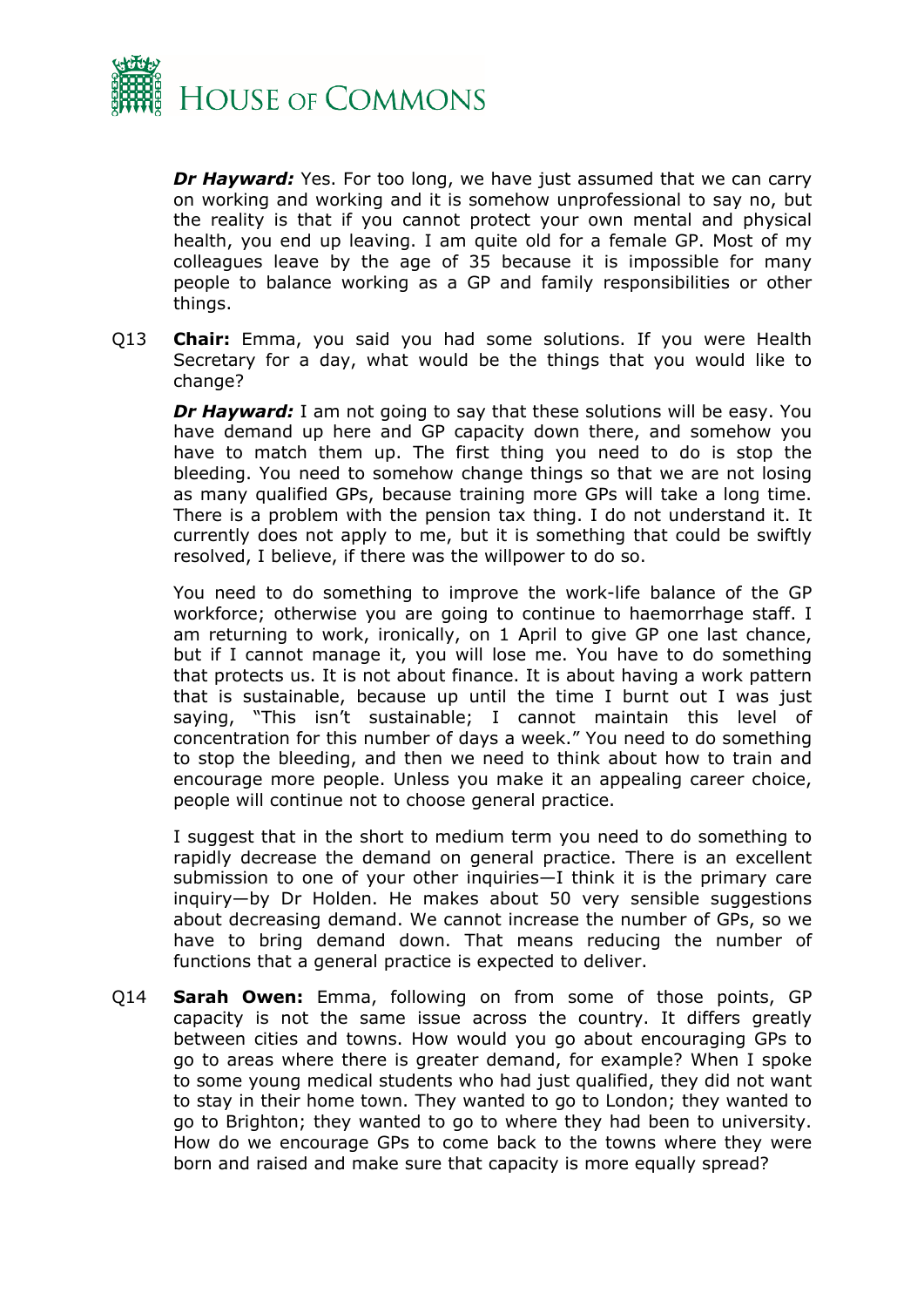

*Dr Hayward:* It comes back to encouraging good working conditions and having adequately resourced general practice. In Leicester, lots of people come back because they have family ties. To increase the workforce, you need to make it an appealing sort of profession. There are a couple of ways you could make things more appealing. You can look at it from two aspects. You can look at the public and you can look at the doctors. If you are looking at the doctors, I have already spoken about resolving some of the medico-legal issues, but you also need to improve their working conditions.

It needs the public-facing stuff to be done right. Unjust accusations against GPs and untrue information about us needs to be swiftly and robustly rebutted by people in power who know what they are talking about. Journalists and politicians play a big part in this. For example, there is the myth that GPs are lazy because they work three days a week. That is 36 hours. It is not a short working week. Things like that need to be swiftly corrected because at the moment people are being given the impression that a lot of the problems in general practice are due to GPs themselves, when actually they are workforce issues. That is not something I can control; yet it is the GPs who seem to take the flak for that.

We need to celebrate general practice. General practice really is the backbone of the NHS. When GP is adequately resourced and working well, everything else works more smoothly. People around the world envy our system of primary care because it works so well, but we never see celebration of general practice in the media at all. We only ever see the negatives, and that is what my medical students pick up on.

Q15 **Sarah Owen:** Lara, when it comes to social care, you talked about the need for continuity. We know that a social care worker with five years' experience will, on average, get just 1% more than somebody on their first day; on average, that is an extra 6p an hour. Do you think that that level of pay and the lack of progression in the pay scales for social care is one of the reasons you are struggling for retention and recruitment?

*Lara Bywater:* It is one of the reasons. You make an excellent observation, and there is a complex reason why that has happened. When we set out and were awarded our contracts as providers, we had a plan, but of course we have had the additional pressure of costs the same as everybody, for reasons beyond our control, but also the national living wage and minimum wage increases. That means that we have a set price contract for a number of years, yet our managers and senior staff are paid very small amounts more than our new-to-the-sector people. That has a huge impact.

One of the things that we have talked about nationally and locally is the need for something equivalent to the NHS pay scales to be rolled out across social care in some way. It is not an easy solution, but at least it would give some sense of fairness and equality to those people and parity with colleagues in the NHS. People gain huge amounts of valuable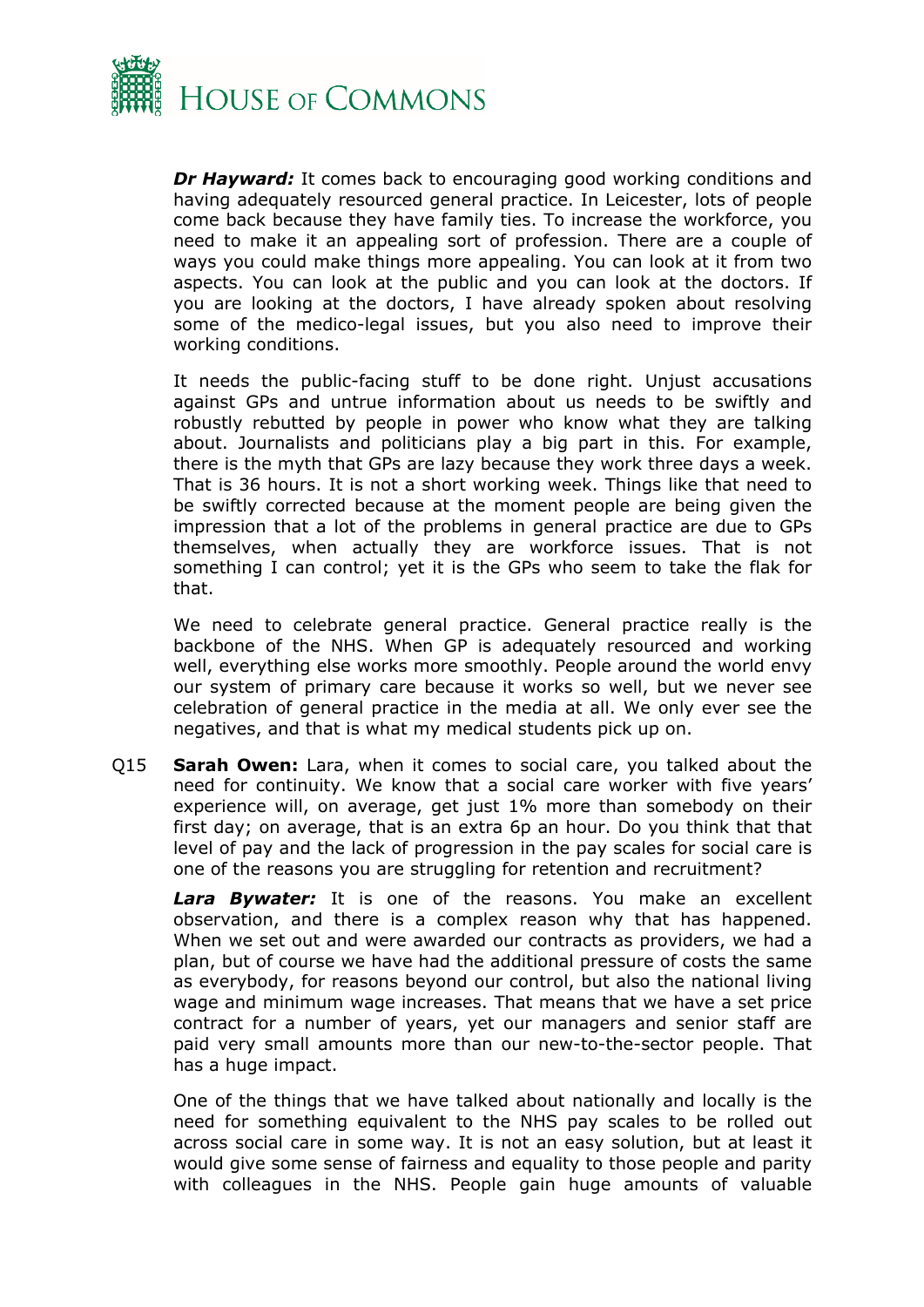

experience and, rightly, want to progress their career, but are then exiting social care and either going out of the sector entirely, which is a devastating loss for the sector, or moving across to the NHS, which is great for the NHS but leaves us constantly with a deficit of support workers and qualified people in our sector.

Q16 **Chair:** Before we close this panel, I want to bring in Gamu, if I may. I know you have struggled on the tube this morning, so thank you very much for battling all the way down from Kettering. We are discussing workforce shortages in the NHS and care system. You are a nurse at Kettering General Hospital. Do you experience nursing shortfalls, and what do you think the cause of the problem is?

*Gamu Nyasoro:* I think it is a multifaceted issue. Since I have worked and qualified as a nurse, there has always been a shortage of nurses. I have been a nurse for almost two decades and there was never a year when we had enough nurses on the shop floor. We have always worked without enough of us. The changes and the demands that come with the job, governance issues, and a lot of other things that are thrown at us as nurses to do, mean that we have more paperwork to complete and not enough staff to look after the patients we need to be looking after. We will be completing a lot of paperwork so that we tick a box that we have done this or prove that I have given this lady some medication or whatever.

We never have enough time. There has never been a time since I have been working when we had an adequate workforce that meant I could spend time to get to know my patients and look after them holistically, which we should be doing. We end up being task focused because we do not have time to talk to them or get to know the other things that we could help them with to prevent them coming into acute settings so that they can stay at home.

Q17 **Chair:** What do you think the cause of the problem is and do you have any thoughts about what a solution might be?

*Gamu Nyasoro:* We cannot ignore that our population is ageing, so there are a lot of people who need help from all of us. The demands from the advancement of medicine mean that some diseases or illnesses that could not be cured can now be cured, which means that people are living longer. There are more things that we can do to preserve life. It means that we do more but there are still fewer of us. When you look at recruitment into universities for people to train to become nurses, the numbers have been dropping.

When I trained, there was the NHS bursary, which helped when we were going through training. The bursary meant that I would get something every month that was at least as meaningful as for other university students. When you are a nursing student, you are expected to work the same hours a qualified nurse does, and it puts a toll on you, your finances and your family. People have to really think hard about getting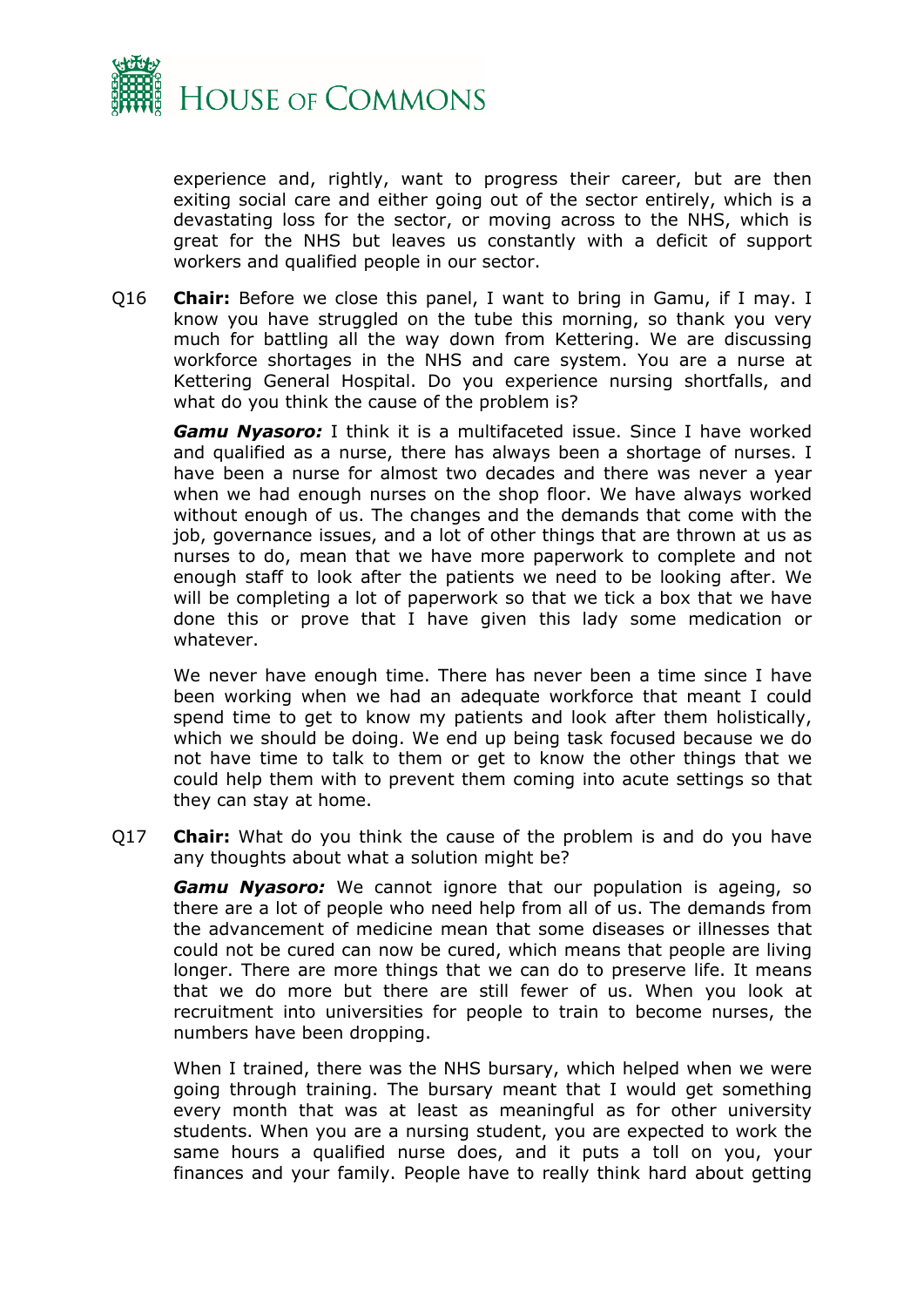

into nursing. The press has not been good to nurses. They always say bad stuff about us. They always talk about the bad things or when we make mistakes.

We know that when we make mistakes they can cost lives, so we do not make a lot of mistakes. When we do, that is what the press focuses on. They do not look at all the other good things that we do. I have been there to help a lady deliver. I have held patients' hands when they could not handle whatever was happening. They do not look at that; they always look at the negatives. A lot of people then do not want to come into nursing.

There is also the pay. People say, "If I worked in Aldi, I would earn more than a nurse," which in some circumstances is true. We need to be paid fairly for the care that we are giving to the population.

Q18 **Chair:** Thank you. A quick final point from all of you, if I may. Is there anything you would like to add that has not been covered so far? Lara?

*Lara Bywater:* It is really important—you mentioned it—not to blame Covid and the pandemic for a lot of what we are seeing. A lot of the issues have been accelerated by the fact that we have been through the pandemic, and it has shone a light through the media, good and bad, on health and social care. It is really important not to try to shy away from the fact that these problems have been kicking around for many years across the entire system.

I do not think we should underestimate the impact of how things are going to go. I support about 80 people, which does not sound like a lot, but we support those people with 14,500 hours of care a week. That is 1,800 hours a day of care that we are giving those 80 people. We are one of the few organisations in Kent that can do that for the complexity of the people. I am now at the point where I am having—I hate the phrase—to hand those people back to the local authority because we cannot produce the staff. The crisis is real. If we do not sort out recruitment and retention, I do not know what will happen to those people. Ultimately, they could end up back in secure settings or in prisons or on the streets. The impact on those individuals will be devastating. It is real if you come out there.

Q19 **Chair:** Thank you. Emma?

*Emma Hayward:* I would like to talk about undergraduate training in primary care. We can do more of it. At Leicester, we completely rewrote our curriculum and almost doubled the amount of exposure that our students had to general practice, just because we were cognisant of the workforce issues and needed to encourage them to give them meaningful placements in general practice. If we are to continue that and to further expand training in primary care for undergraduates, we need to pay attention to the practical issues.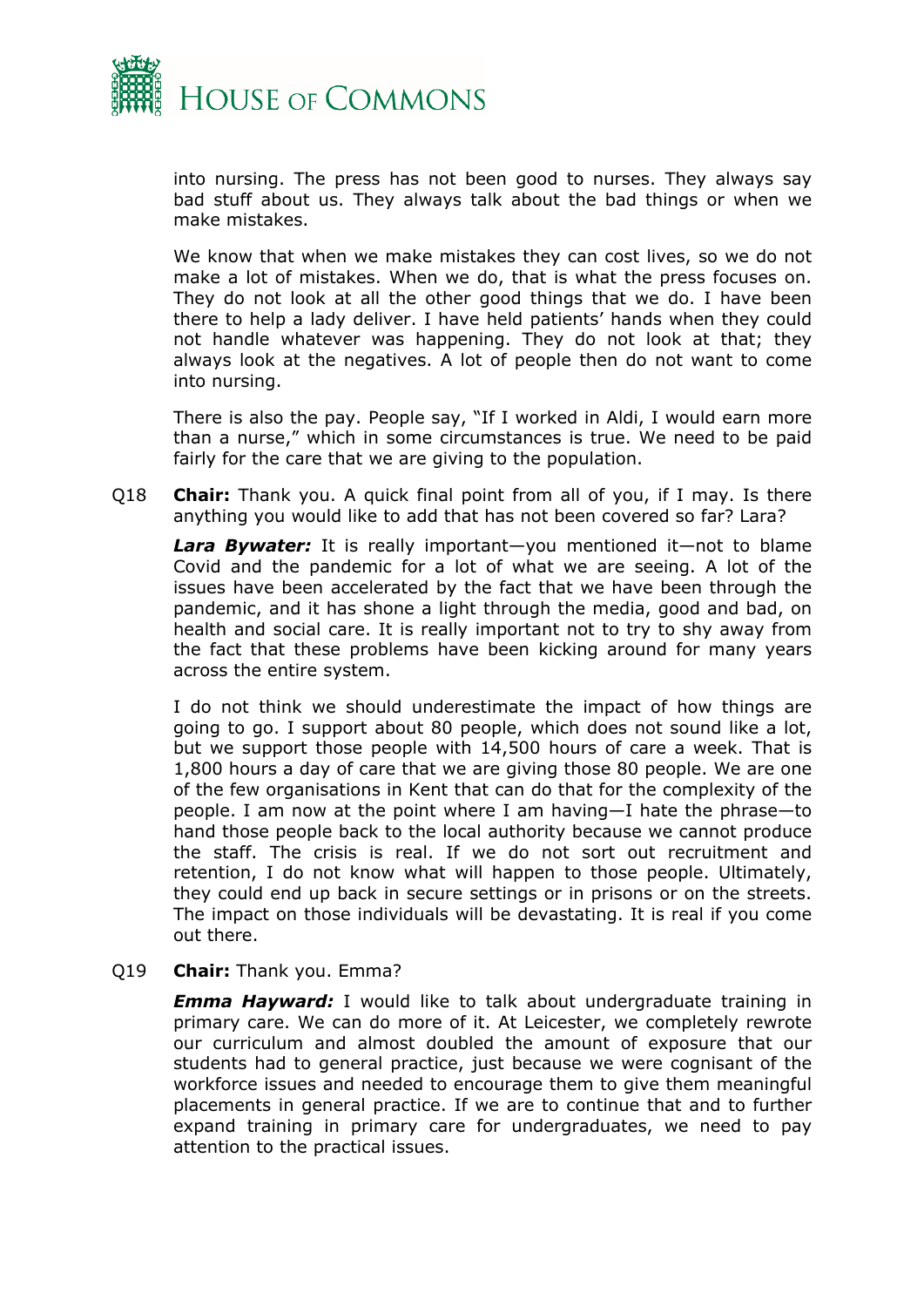

General practices are dispersed and not easily accessible by public transport. Sometimes, our students pay something like £400 in bus fares over the course of eight to 12 weeks, and that is an extraordinary thing to ask our future doctors to do. We need to pay more attention to travel and accommodation for those dispersed placements. There needs to be investment in practice premises. Some practices say, "I could take an extra student, but I don't physically have the consulting rooms for them to practise in."

We need to think about that, and we need to think about investing more in our teachers because we need them to be trained by properly qualified GP teachers. If we want to expand the number of nursing and pharmacy students in primary care, we have to work out a tariff that compensates their teachers for it. At the moment, if a nursing student goes into primary care, I think the practice gets about £70. That covers nothing in terms of their supervision. A whole new budget needs to be established because otherwise we are never introducing nursing and pharmacy students to the concept of primary care. Thank you.

Q20 **Chair:** Thank you very much. Gamu, is there a last point you would like to make?

*Gamu Nyasoro:* I agree with my colleagues. What happens in primary care settings affects us in hospitals. As you say, Lara, you will be sending people back to local authorities. We have super-stranded patients in NHS hospitals. Some of them have stayed in the NHS for months, not having a bed to go outside because social services might not have enough funding, or things are not there for them to be looked after.

I know that we are currently actively recruiting outside the United Kingdom so that we can plug part of the gap, but that is not the whole solution. We need to encourage our youngsters to go into these professions. We have to make the jobs attractive enough for them to go into. When we recruit our international nurses, we need to pay them a little bit more attention than just getting them here because we have some hostile immigration policies that make it difficult for people.

For example, I know somebody who got here and applied for a visa for her husband and four kids. Her husband and three kids were given visas. Her 19-year-old son was not given a visa because, in this country, he is an adult, but where they come from he is still a child. The youngster is still at school and doing A-levels, so he was left behind. The mum is here with the dad, and now they are thinking about going back, but they cannot because they have been given exploiting contracts that you cannot leave until you pay them something like £10,000. We are exploiting the people we are bringing in to work for us to help us in our health and social care sector.

The skills of the people who are coming in are not recognised by the NHS, which means that they are taken on as if they are newly qualified. Some of them have been running hospitals and some of them have done a lot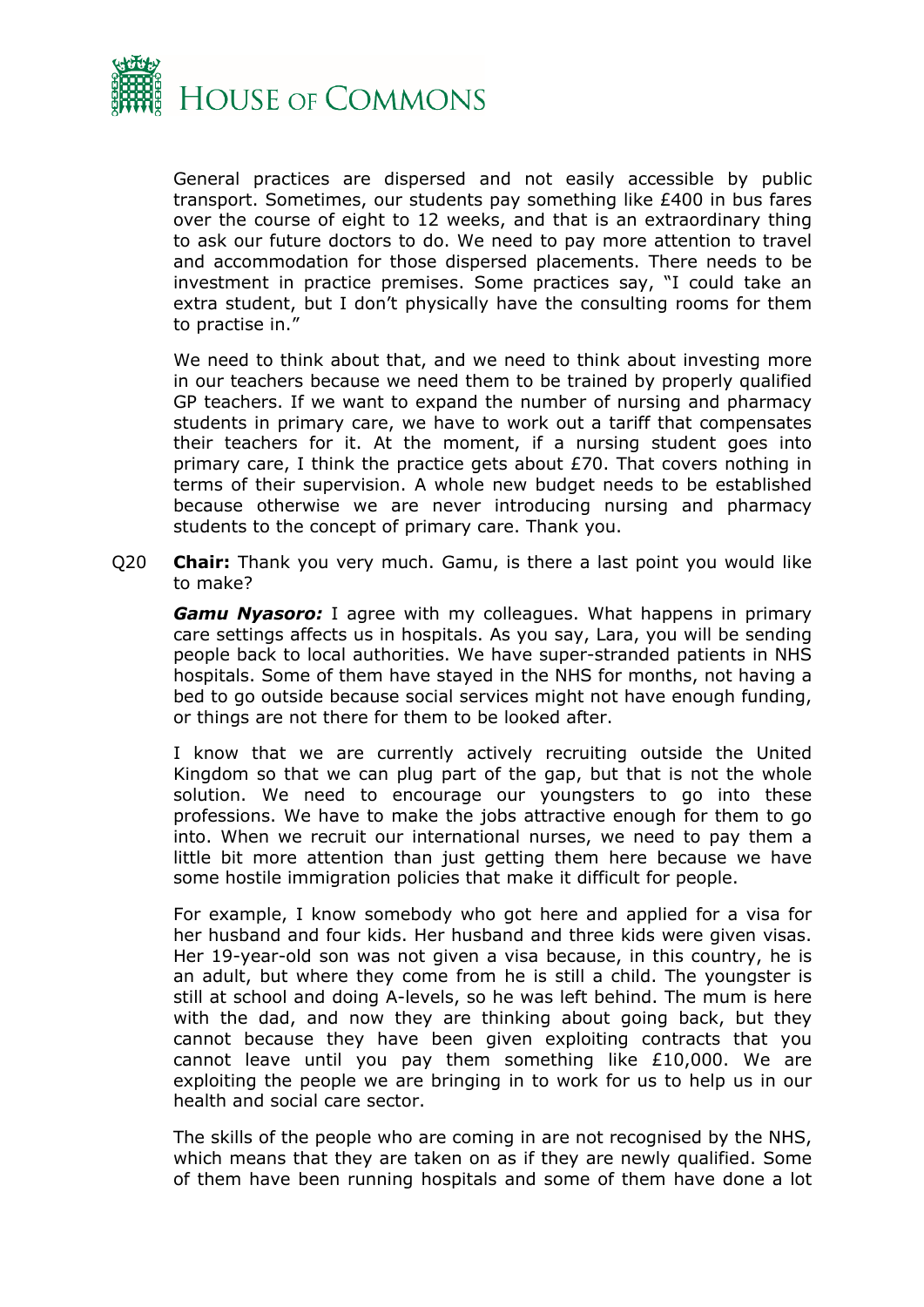

of things, but when they come into the UK they are taken on as a newly qualified nurse coming from university. When they have experience, we need to honour that experience and we need to pay for that experience. If you want to retain some of us who are still in the NHS and others who are there, we need to feel that we are valued.

Clapping for us does not pay the council tax. The council tax is still going to increase. We work every week. Surveys have come out that say that every week, on average, a nurse gives about 30 hours free to the NHS that we do not claim back because, "I cannot go home. I need to help little old Betty do this, and the staff are short. I need to help them out," and we never claim that money back. We get exhausted because if we keep going like that again and again, we are burnt out. We need help. If we are to get the right help, we need to put things in place that mean that the people who are coming want to stay here and help us and look after us. We need to look at it as a whole thing, from social care to the NHS trusts, and find workable solutions. If people could speak with us on the ground floor, they would know some of the things that could help change the things that could make a difference in our services. Thank you.

**Chair:** Thank you very much indeed, and thank you again for battling through the public transport system to get here from Kettering. Thank you for coming down from the midlands, Emma, and thank you, too, Lara for coming. That concludes our first panel. We are very grateful to you for sharing with us those experiences.

We now move on to our second panel where we are going to focus on social care. Thank you very much to the people who helped us with the first panel.

### Examination of witnesses

Witnesses: Jane Ashcroft, Sarah McClinton, Rachael Dodgson and Oonagh Smyth.

Q21 **Chair:** I welcome Jane Ashcroft, who is chief executive of Anchor Hanover, which provides housing and care for older people; Sarah McClinton from ADASS; Rachael Dodgson from Dimensions, which supports people with learning disabilities and autism and complex needs; and Oonagh Smyth, chief executive of Skills for Care. Welcome to you all and thank you for joining us.

Oonagh, can I start with you? Could you give us a sense of the scale of shortages facing the social care sector?

*Oonagh Smyth: Yes, of course. In our research, we gathered data on* about half of the social care workforce, and it tells a story over a number of years. Vacancies have not really fallen below 6% over the last five years, and that is about double the national average. Recruitment and retention have been issues for a long time in social care.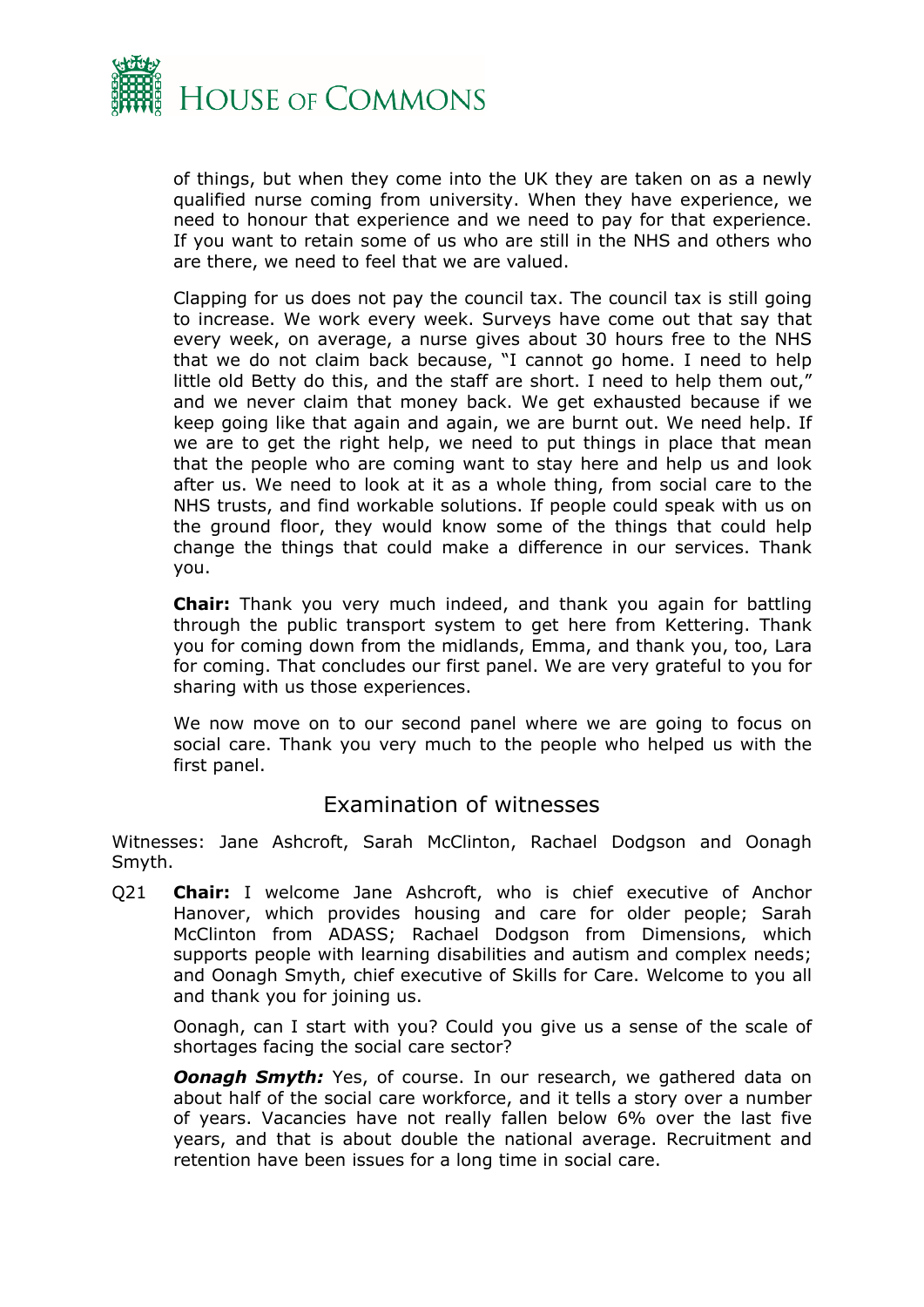

In terms of the pandemic and what we are seeing immediately, last year our data said that there were around 105,000 vacancies every single day in social care. That was up until March last year. Since then, vacancy rates are higher than they were pre-pandemic, and that masks more significant vacancy rates, particularly in roles such as registered nurses and frontline carers. You heard from Lara about the human impact of those vacancies and that challenge. That is the short-term issue.

We also know that we are going to need 500,000 additional people working in social care by 2035. We have a workforce about a quarter of which is likely to retire in the next 10 years, and we do not get enough young people coming in to work in social care and stay in social care. That gives a sense of the short-term issues, but also the long term.

Q22 **Chair:** We heard from Lara earlier what some of the issues were, but what is your assessment of the biggest single reason why we have that 100,000-plus gap in the workforce?

**Oonagh Smyth:** Social care is countercyclical. We know that as more people register as unemployed in the country, vacancy rates in social care increase<sup>1</sup>, so there is a real tie between the labour market and social care. We know that one of the big issues is perception of the role.

Social care is a wonderful place to work. There is a real breadth of roles and opportunities. Sometimes there is an assumption that it is only older people's residential care, and that is a really important part of the sector, but the sector is much broader and wider. The perceptions are quite challenging and damaging, particularly perceptions around career development, value and pay and reward. Somebody made the point in the earlier panel that the pay differential between the most experienced care staff and the least experienced is about 6p an hour. Ten years ago, if you worked in retail, you would be paid about 12p an hour less than somebody working in social care, and now you would be paid 21p an hour more. Those wider labour force issues have a big impact on social care.

We cannot forget about retention. Recruitment is really important, but we also need to keep the skilled people who work in social care now with exactly the right values. We are hearing that people are struggling coming out of the pandemic, and they are feeling tired. It is the sense of whether we are valued and whether we have a future in social care, particularly for our young people coming into social care who are not thinking about care as a career.

Q23 **Chair:** Thank you. Jane Ashcroft is joining us remotely. Jane, you employ a lot of people at Anchor Hanover. Are you finding that people are choosing retail or hospitality over a career in social care?

*Jane Ashcroft:* Yes. We are a large organisation. We have about 9,500 colleagues. To Oonagh's point, we offer a range of services. Our focus is

<sup>&</sup>lt;sup>1</sup> Note by witness: Oonagh Smyth meant to say "vacancy rates in social care decrease"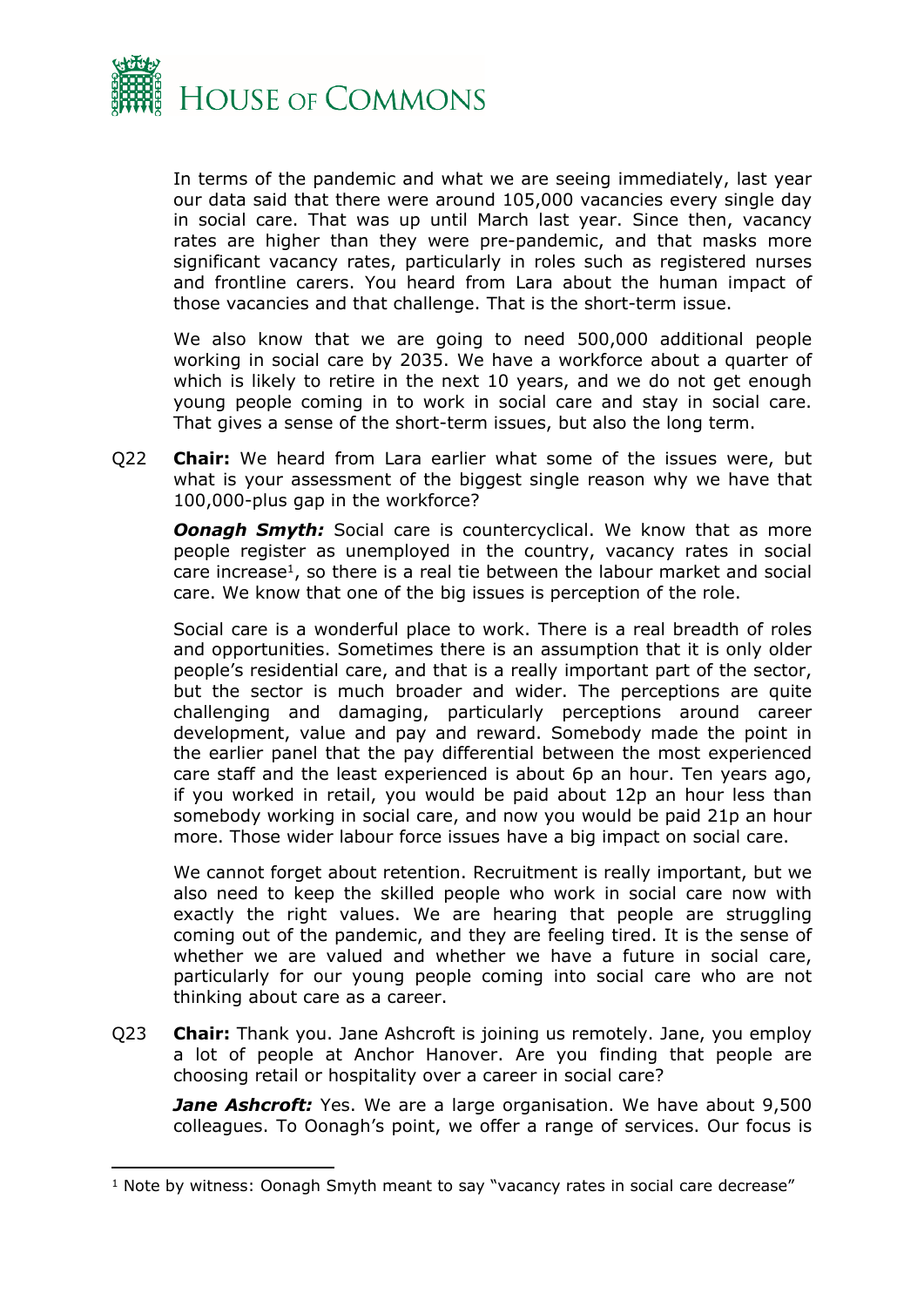

older people. We have a range of housing: housing with care, extra caretype settings and residential care.

Across that range of services, we have a mix of very long-serving colleagues. We have some amazing people who have worked with us in the organisation for over 20 years, but we have new joiners all the time with a very strong apprenticeship scheme. We find that people more and more are looking at the competitive market and the opportunities to work in retail. Oonagh highlighted the average figure for the difference in pay.

The other issue is the demanding nature of working in social care. There are many upsides, and people who enjoy working in social care get a degree of personal recognition from the work they do. The work is important, skilled and critical. Increasingly, as well as needing the upfront skills of empathy, compassion and being brilliant communicators, people have to be fully trained and aware of things like the Mental Capacity Act. In our sector they have to be really au fait with dementia care and the latest thinking around dementia. They have to understand safeguarding. They have to understand nutrition. Those are all absolutely critical in providing great person-centred care. That range of demands, if somebody is looking for a role where they can feed their children, pay their bills and have some flexibility, which is increasingly important for people—the ability to have a flexible working environment—and the disconnect between the level of expectation for the social care workforce and what might be required in retail means it is increasingly competitive.

Q24 **Chair:** Thank you. We will come back to you if we may, Jane. I want to bring in Rachael Dodgson. Dimensions supports a lot of people with learning disabilities and autism. What is the impact of the workforce shortages on the people who need care and support, in your experience at Dimensions?

*Rachael Dodgson:* In some ways I feel uncomfortable about speaking on their behalf without somebody with me, but I understand that that is how things are. I will say a little bit about Dimensions first.

We support over 3,000 people and we have a workforce of over 6,000 colleagues. The difference in the younger adult sector is that often people have a much higher level of support needs. If you compare us to Anchor, which I mention because Jane is here today from Anchor, we have a much higher ratio of colleagues to the number of people we support. We support people who might have come out of assessment treatment units with very high levels of need, as well as people who are slightly more independent and might just need a few hours of support a week with budgeting, shopping and those kinds of things.

I absolutely align myself with the points that Lara made earlier about the impact of consistency and continuity. Particularly when we are supporting people with autism and complex needs, there are challenges with consistency of staff who really understand how you communicate, what things might show that you are upset and are going to need support in a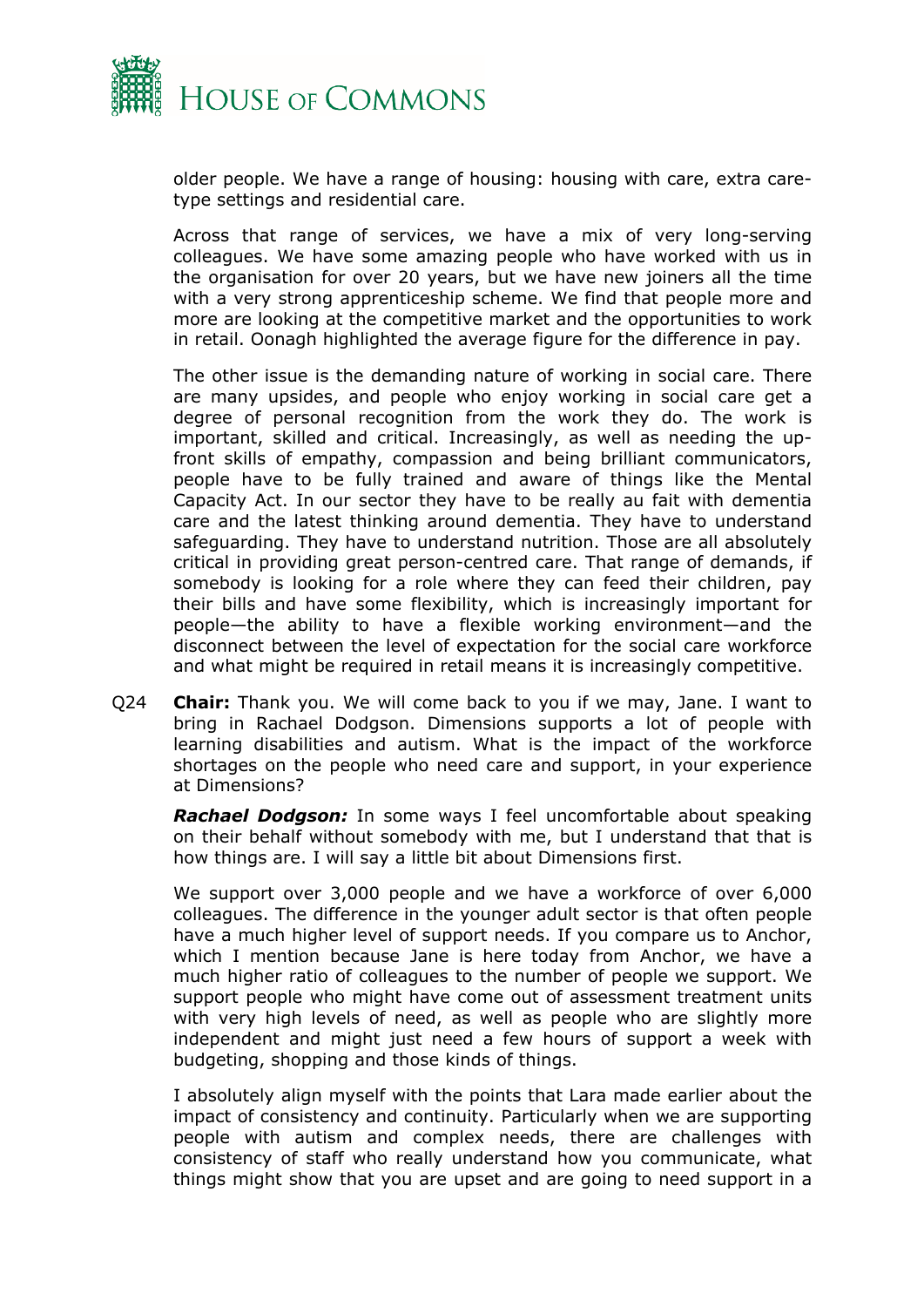

different way, particularly if people do not communicate with words. The staff shortages we face at times mean that we are not able to do the extra things in people's lives. We are able to do the things that keep people well and keep people safe, but at times our staffing shortages mean we cannot do the extra things in people's lives. If you are a younger, working-age adult, some of those things are really important. It might be about learning new skills to get a job, or the things that would help you in the future to need less support because you have developed your skills.

I will say some of the things that Oonagh said. We have always been very proud of our turnover level in Dimensions, and our vacancies have been quite low, but our voluntary turnover in the past year has risen from 16% to 22%, higher than we have ever known. We still do very well compared to the sector in general, but it is high for us. Our vacancy rate is at 10%. We had 10,000 vacant hours a year ago-hours of support we are commissioned for but do not have the staff in place for—and we now have 26,000 vacant hours, so there is a real increase.

The impact on people's lives is in those things. They cannot necessarily do all the things they want and they do not have consistency. We try to use regular agency workers, but that is not always easy. Those are the impacts on people.

Q25 **Chair:** Thank you. Can I bring in Sarah to give the perspective from ADASS? You are looking at this from the perspective of local authorities that have an incredibly difficult challenge. They have to deal with the funding pressures and so on. What for you are the issues, and what are the solutions that you would most like to see put in place to deal with the kinds of pressures that we have been hearing about?

*Sarah McClinton:* As we have heard, recruiting staff is getting even harder. Recruitment and retention are long-standing issues. Colleagues across London saw a 33% turnover in staff over the last year. There are obvious costs associated with recruitment, but there are also issues about continuity of care and quality of care for people, which we have already heard about.

Over the last decade or so, we have seen reductions in funding. We have come to rely on a largely female, low-paid, undervalued workforce. Over half of home carers are on zero-hours contracts, and we are an industry that is reliant on minimum wage. Carers are looking after people who have higher levels of acuity and more complex needs; people who might previously have had care within the NHS, be that older people or working-age adults with more complex needs, so the job is getting harder as well. As Jane said, people need to be as skilled at working with people with dementia in an NHS dementia ward in the community as they would be in a social care setting like a nursing home, for example, but those staff will not get the same level of pay or job security, and the mandatory vaccinations have compounded that.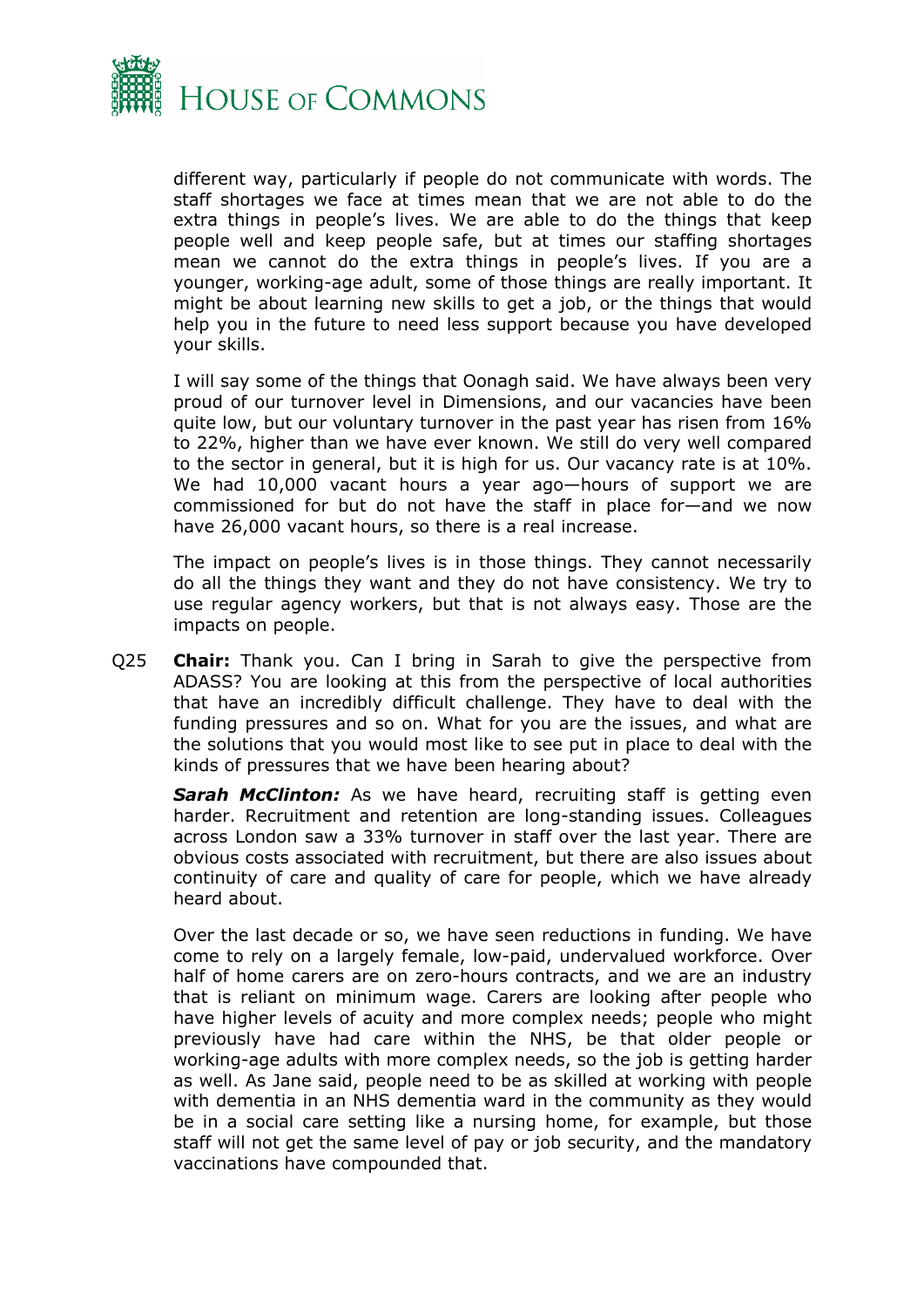

In ADASS, with directors across the country, we did a snap survey in September last year, and it was repeated in November. We estimate that now half a million people are waiting for care, waiting for assessments or care packages. More than 1.5 million hours of commissioned home care could not be provided as a result of lack of staff. A number of councils are having contracts handed back or homes closing as a result of the pressures.

**Chair:** I want to cut to the chase a bit. We have often had discussions with ADASS about the level of funding for social care. This Committee has said that we thought the annual funding for social care should go up by £7 billion a year by the end of the Parliament, and that is not going to happen. We recognise your concerns about that, but if you had the extra funding, are there the additional people to recruit to the care sector? When we talk to NHS colleagues, they say it is not just about the funding; they say there are not the people out there to recruit. How is it for the care sector?

*Sarah McClinton:* It is challenging, but one of the strengths of the care sector is that from the point of identifying somebody, recruiting them, training them and them being able to deliver in that role, it is a relatively short period of time. With investment and valuing of the workforce, we would be able to attract more people and retain them.

One of the things that is really important is the parity with the NHS that we have talked about and colleagues have talked about. ADASS has advocated that we need a minimum care wage that is equivalent to NHS band 3. That would also enable opportunities for career progression, for people to move around different parts of the system but not necessarily losing social care staff to the NHS, which was referred to earlier.

**Chair:** Thank you.

Q26 **Barbara Keeley:** Can we talk about the Government's adult social care White Paper, which included a strategy for the social care workforce? That was just 11 pages compared with the NHS People Plan, which was 52 pages. The funding allocated is equivalent to, as the Chair has just said, £100 per social care staff member over the next three years.

The White Paper has come under quite fierce criticism, not least from ADASS, for not going far enough, so perhaps I could start with you, Sarah. Do you think what you have described as the issues of recruitment and retention and pay can be fixed with the plan included in the White Paper and the level of funding announced so far? You have just touched on it, but can you expand that?

*Sarah McClinton:* We support the ambitions set out in the White Paper and the funding that has been allocated to workforce for improving training, support for wellbeing and recruitment campaigns. All that is good. It probably does not go far enough on the challenges that we have heard about in terms of the workforce that we are going to need in the future. We think it needs a proper workforce strategy that can plan for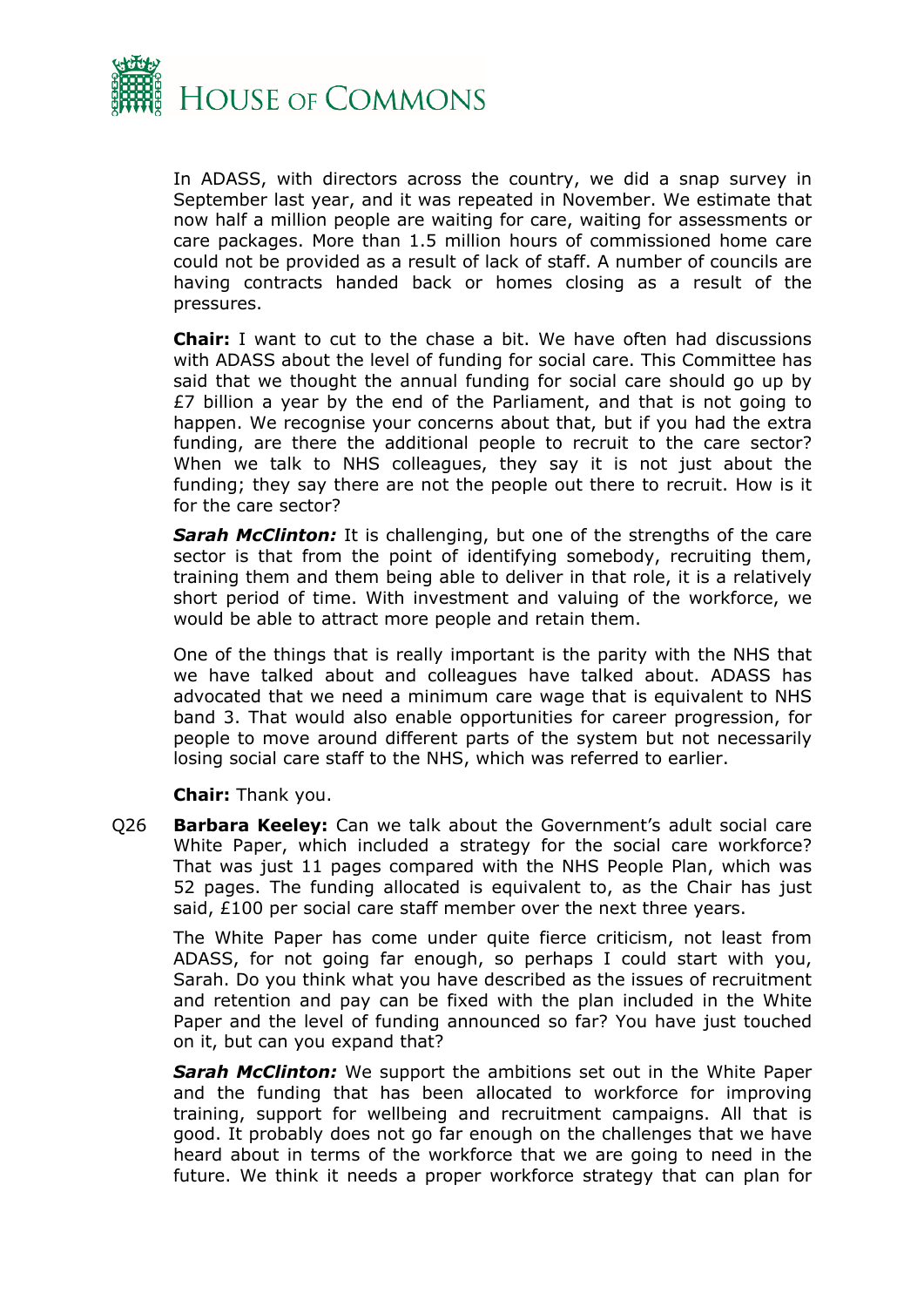

the different roles that will be required in future as we move to different models of care, with more housing support and technology, as well as the different roles that we need, so more detailed, longer-term planning will be really important. It is hard to see how the White Paper takes us from where we are now to where we are going to be in the future. More detailed, longer-term planning is essential.

Q27 **Barbara Keeley:** Perhaps we could focus on what a workforce plan should include. Oonagh?

*Oonagh Smyth:* The White Paper definitely sets a lot of the foundations that we would want to see for a social care workforce plan. Setting real clarity on what we need in knowledge and skills and investing in and building knowledge and skills is really important. It talks a lot about career pathways, and we talk a lot about that in social care. It is not necessarily that they do not exist; it is that they are not always clear. There is a focus on wellbeing of staff. We talk a lot about productivity, but a happy workforce is a productive workforce, so focusing on how we support people with their wellbeing is really important.

The fair cost for care initiative in the White Paper is also important. When I think about what needs to be in a broader workforce strategy, a lot of those elements would be in it. We need to address pay, terms and conditions and reward. We need more clarity on workforce planning at a national level, at a system level, and at a local level. The integration White Paper goes some way to talk about workforce planning at system level, but we need it for social care at national level, particularly if we want to realise the ambitions of the Care Act around personalisation, prevention and wellbeing. We need to think differently about how we get people into work in social care, how we reward them, how we keep them, and then how that gets broken down at the different levels and the different roles of national Government and local government providers. That is the bit that is really important in a workforce strategy.

*Rachael Dodgson:* I agree. The points in the White Paper are a good start, but whether it goes far enough is the question. Pay is the fundamental issue. We cannot ignore that. It really is. If you look at what other sectors pay compared with social care, it is a real challenge. From personal experience, we found that some people joined us during the pandemic as hospitality and retail closed down. Those people have moved back into those other sectors because the pay is higher, so they have not stayed with us. It has not provided a long-term solution.

We have an unprecedented challenge. Pay is challenging for us as a national provider because different local authorities pay different rates, and there are conditions attached to funding that often say, "You must use this to pay this rate of pay in our area." While I understand that, it creates a postcode lottery for our colleagues. I might be able to pay Oonagh £1 an hour more five miles down the road from Sarah, even though they are working for the same organisation. Pay is a fundamental challenge that we cannot ignore.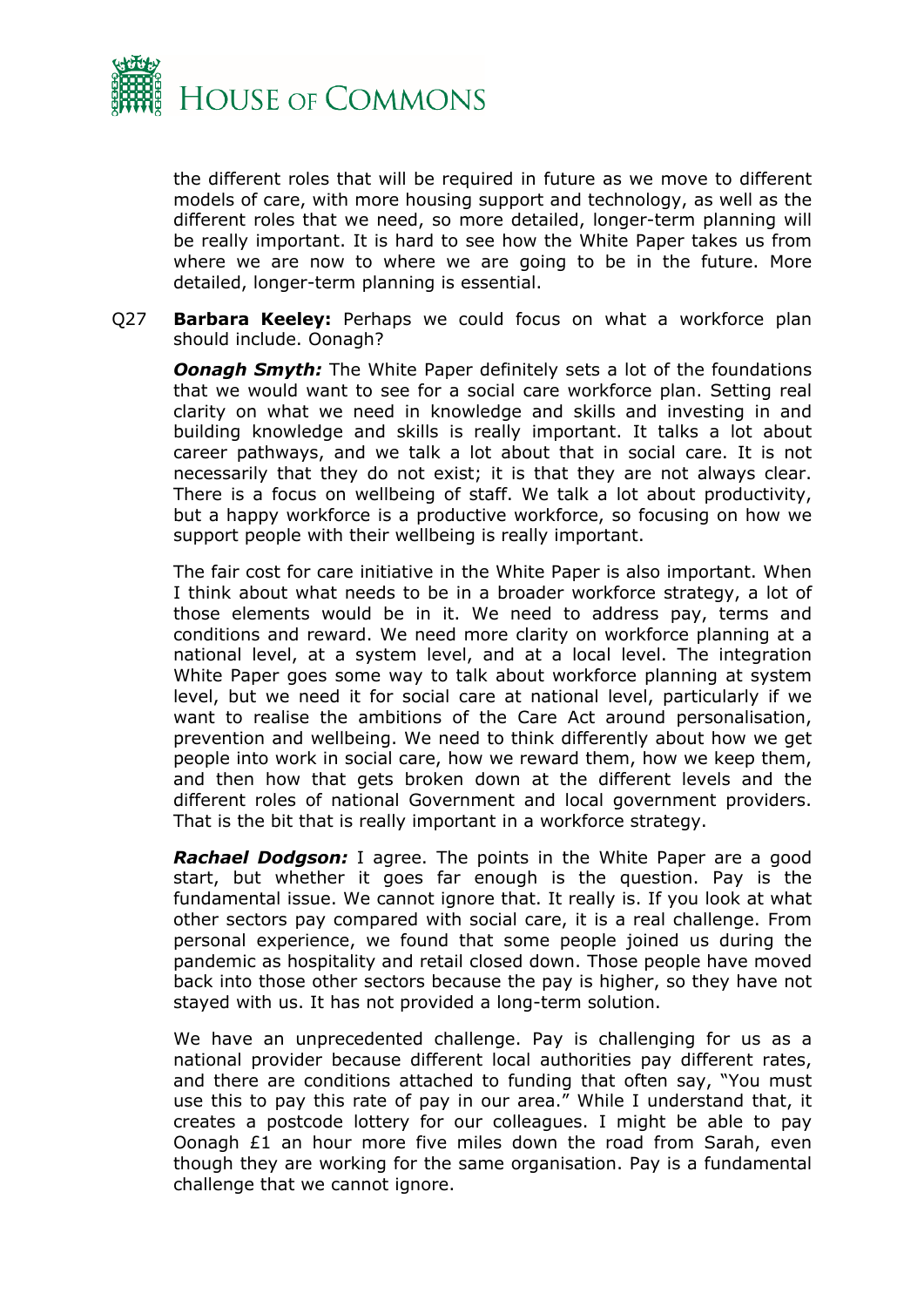

We need a proper annual workforce plan, rather than just one every Parliament. There needs to be a proper approach to that. Digital literacy is something we need to think about. It is not something that is particularly strong necessarily in our workforce, and we need more people to be doing more of that. They are using all sorts of digital support planning and digital care records, so it needs to focus on that. There are the bandings around pay. We have talked about parity with the NHS, and whether you could have some of the bandings and qualifications there. I am sure Skills for Care could have a role in overseeing some of that. Those are the things that I think we need to do.

Q28 **Barbara Keeley:** Thank you. Could I come to you, Jane? Your organisation said in your submission to us that 44% of people leaving do so because of pay, and that funding reform must tackle issues affecting pay. How do you think we are doing on that front?

*Jane Ashcroft:* We were quoting from the National Care Forum survey at the end of last year, which found that for 44% of people leaving the social care sector the decision was pay based, and for 50% it was based on wellbeing and stress issues.

At Anchor, we were able to move to the Living Wage Foundation rates from December last year, reflecting Rachael's point about being a national provider and the challenge of working in different local authorities with different constraints around pay. The point about a system-wide approach in a workforce plan for pay and other issues is important.

We also see the criticality of investing in appropriate terms and conditions. I am constantly struck by how many of my colleagues are also carers in their personal life, and they need flexibility and decent holiday entitlements. All of those things come with a cost. That is an invisible cost from the outside. Giving somebody extra holiday does not look as if it has a cost attached, but the Committee will understand that hours of care have to be covered, so there is a double cost. Increasingly, to be competitive employers, it is about the whole area of appropriate terms and conditions and what kind of wellbeing support we can provide for our workforce.

We were fortunate over the last couple of years at Anchor in that we have been able to put in place a wide variety of wellbeing assistance, whether that is counselling, helping people with their finances, or discount schemes when they go shopping. That has a cost to us as an employer, but it is a huge benefit for the people who work for us. On the pay and reward issues, a whole-system workforce plan recognising the need to invest in the workforce, and therefore the savings on retention, can then help us.

To pick up an earlier point about whether there are enough people, we have to attract people from groups who have not typically worked in care. In our organisation, we put a huge focus on diversity and inclusion. That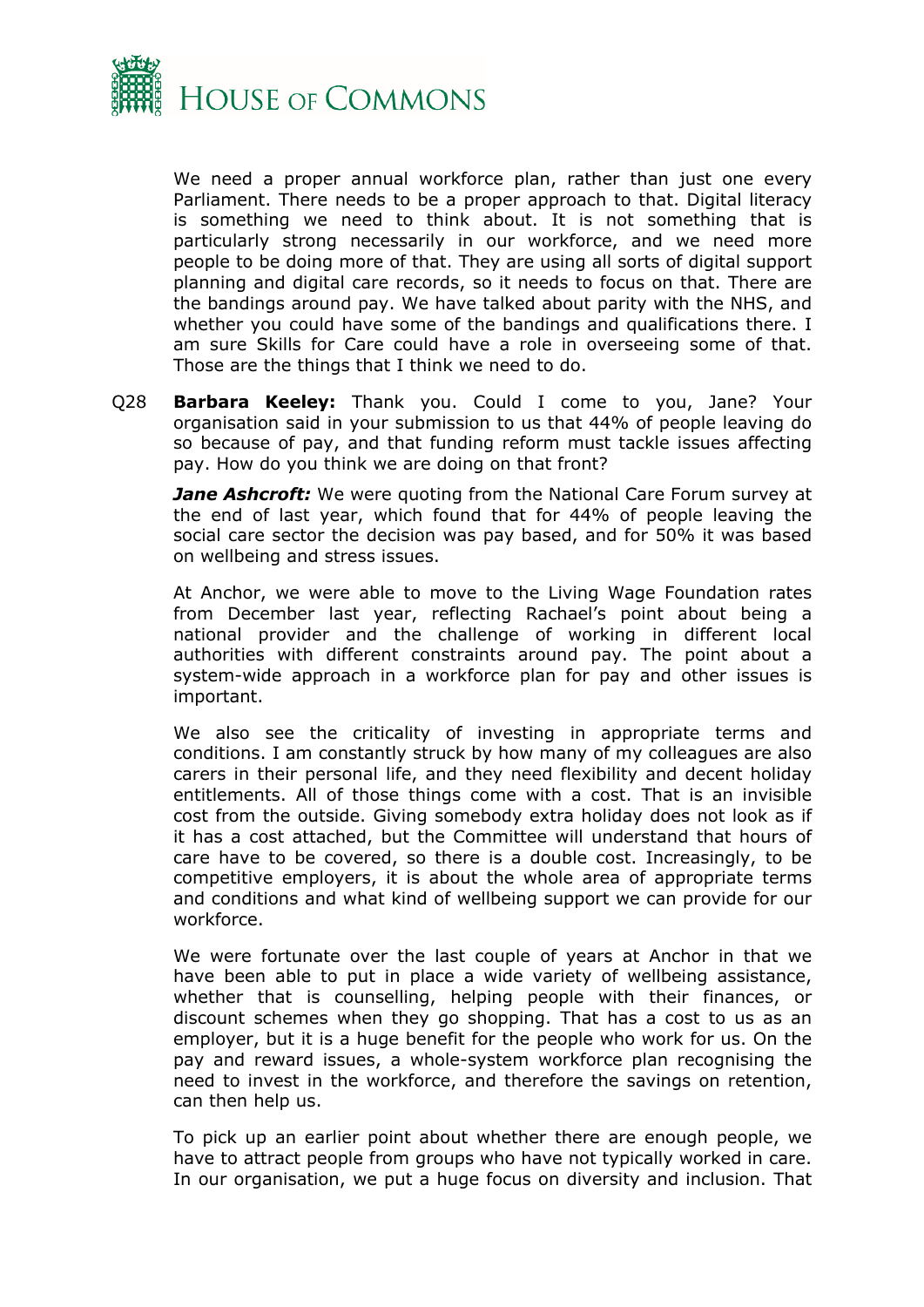

is important both for the people we work with and provide services to, and so that we can draw as widely as possible into the workforce. A national workforce plan—a really strategic approach—needs to shift our perception of the people who work in the care sector and understand how we reach out more widely.

**Barbara Keeley:** If I can, Chair, I want to ask Rachael a couple of questions about working-age, disabled adults.

**Chair:** Sure, and then we will go on to Sarah.

Q29 **Barbara Keeley:** Rachael, you said that the people you work with at Dimensions have higher support needs. How do you think the current plans serve the needs of working-age disabled adults? Could you expand what you said earlier? You told us that needs are going unmet. Could you specifically address that?

*Rachael Dodgson:* If we think about how working-age adults are supported, the model of support is often different. A number of the people we support live on their own, or they might live in a house with two other people. It is a smaller setting than older people's care, not all of it, but different from how older people's care is traditionally seen, so the model of support is quite different. From a staffing perspective, if someone is not able to come into work that day, you could have a whole house of people—two or three people living together—who are not able to get support. In a larger setting, there is a team of people, and it makes it easier. The funding clearly is different for working-age adults. There are very few self-funders. It is all local authority funding, so that is different. People's packages are bespoke. Those are some of the differences.

Q30 **Barbara Keeley:** If we think about the workforce crisis, I know that you have worked with people who have been in ATUs. This Committee has been very concerned about the 2,000 people stuck in those in-patient units and not able to move into the community. What impact is the workforce crisis having on the quite appalling number of people with learning disabilities or autism who cannot move out of those units because there is no support for them?

*Rachael Dodgson:* Thank you for the clarification. There is a significant impact. I could tell you numerous stories of where we have successfully supported people from those settings into ordinary lives, ordinary housing and ordinary communities.

We are in a position where we are not able to take forward some of the referrals that we are getting from people because the transition for people is very complicated and quite long and drawn out, for obvious reasons. You need a really stable staff team to support people coming out of an ATU. We have examples of people who when they first came to us perhaps had three or four people at a time working with them. As they settle into their new surroundings and get used to their team, you can reduce that level of support.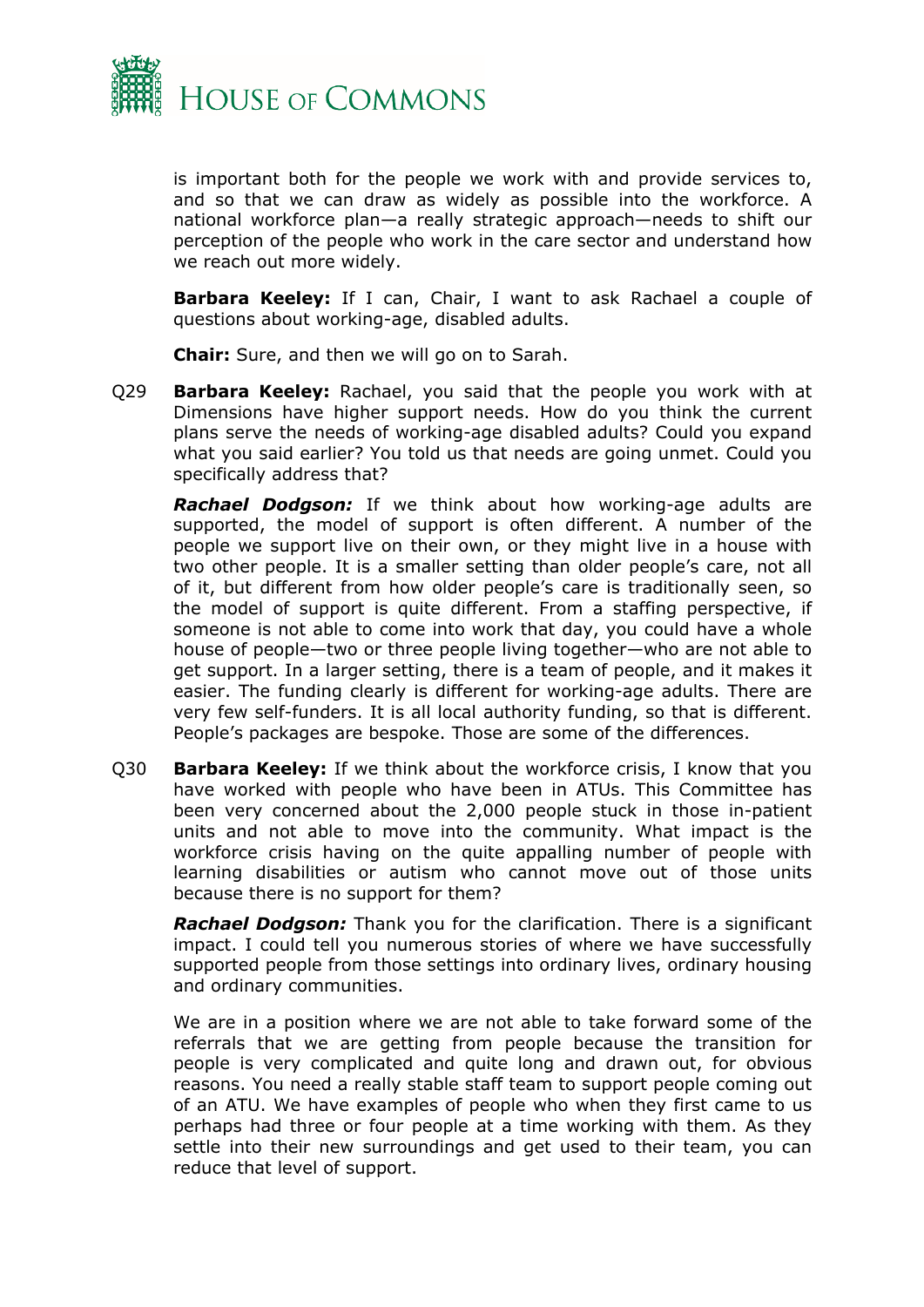

It would be very irresponsible to try to bring somebody out of an ATU into a setting where we did not feel we could offer the stable support that people need early on. The impact for us is that there are times when we have to say that we are not going to be able to support a person, much as we would like to, because we would not be setting them up for success.

Q31 **Sarah Owen:** I have two questions. The first is for Oonagh and Jane. You talked about pay, reward and recognition being important to solving the workforce crisis when it comes to social care—absolutely rightly so but investment is also important to the social care workforce. Do you think the £500 million that has been allocated from the health and social care levy to train the social care workforce is enough to meet demands over the next few years?

*Oonagh Smyth:* Skills for Care is the workforce development body. It will not surprise you if I tell you that you could double or treble that sum, and we could definitely use it in social care. It is the largest investment that we have had in the workforce, though. It is a real recognition that we need to recognise that these roles are professional. We hear people talking about social care as an unskilled role. These roles are incredibly skilled. It is up to us in the sector to really use that investment to make a case for more investment, and to do that we have to use the investment really well. We have to be clear about the impact that we are trying to make and we have to show that we have made that impact.

We know from our predictive analysis that one of the factors in whether people will stay in an organisation is whether they are developed. If you train someone, they are more likely to stay. The more you train them, the more likely they are to stay. People with a social care qualification are less likely to leave than people without one. We can quite confidently say that those initiatives should make a difference. I am hopeful that that will allow us to make a case in the future for more investment.

#### Q32 **Sarah Owen:** Thank you. Jane?

*Jane Ashcroft:* I completely concur with Oonagh's view that it is a helpful start. We need to spend the money to maximum impact and I concur on the importance of the issue about career pathways and development. We have a grow our own scheme for our management group. The management of social care is such a critical skillset, and we have been fortunate that by using our internal development activity, over half of our managers in our care home settings have come through our internal development.

We utilise the apprenticeship schemes very extensively and have many hundreds of colleagues who have joined us through apprenticeships and stayed with us. We have done a lot of work investing in the first 12 months that somebody works with us. Exactly to Oonagh's point, if people feel supported with the best possible training and the best support, they are much more likely to stay, because people take pride in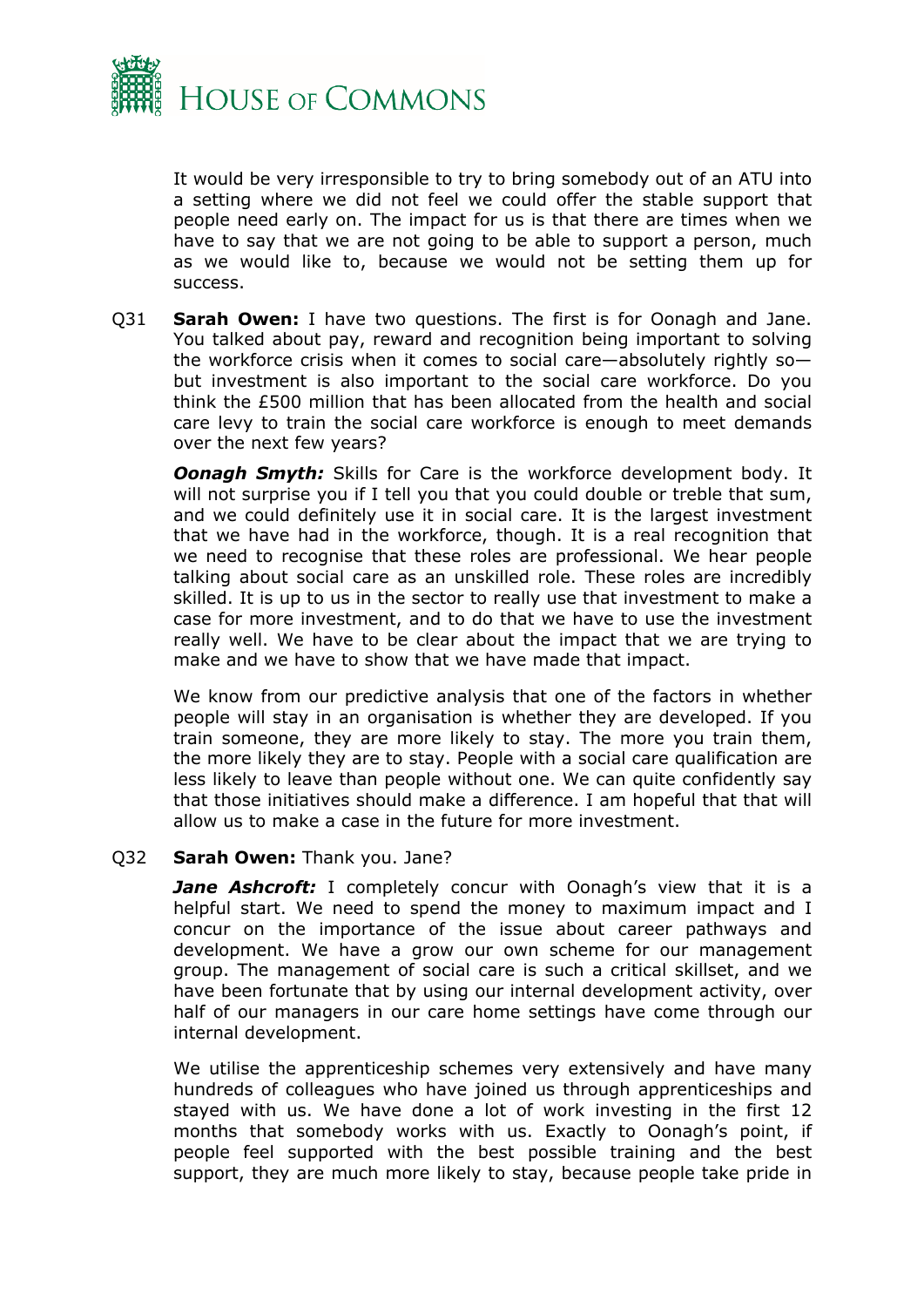

doing a good job, and they are very anxious if they do not feel they can do a good job.

The overall quantum of money, how that money is spent and how it is delivered to the frontline—how it has impact—will be very important. As Oonagh said, I hope that we can see the impact of that investment and then make a case for further investment because, at the end of the day, a saving is generated when we fix the workforce issues.

Q33 **Sarah Owen:** Thank you both. Rachael and Sarah, Gamu in our previous panel talked about the impact of the hostile immigration policies on international recruitment and retention. The visa requirements for social care at the moment require you to earn at least £20,500 to qualify for a 12-month health and care visa. Sarah, you talked about 33% turnover of staff in London. How much is this a block on international recruitment?

**Sarah McClinton:** Clearly, the minimum salary requirement does not help us in terms of the wider social care workforce. It is important to make the point that while we are focusing very much on the provider workforce, we also increasingly have challenges in being able to recruit social workers, occupational therapists, commissioning staff, and so on. International recruitment has historically been used to recruit more social workers. I am not aware that colleagues across either councils or the provider sector, where Rachael can probably say more, are putting lots of energy and resources into big international recruitment campaigns at the moment.

*Rachael Dodgson:* We have not been pursuing international recruitment campaigns as such. I totally echo Sarah's point. You need to pay somebody £10.50 an hour. The national living wage is £9.50 an hour from 1 April. We have talked about the difference there. It is clearly going to be a barrier if people want to pursue that. I do not pretend to know the technicalities around it, but there are other things that apply that make it quite complicated. There are some barriers for the sector.

Q34 **Sarah Owen:** Oonagh, do you want to come in on that point? Rachael is absolutely right; it is not just the visa requirements, but things like the immigration health surcharge as well and the very high cost for visa applications.

*Oonagh Smyth:* When we think about recruitment, you only have four choices in social care. We can recruit people who typically work in social care—mostly women who have had caring responsibilities and older people; the average age is 44. The problem is that there are not enough of those people. You can try to attract, as Jane said, people who typically have not been attracted to social care—men, for example. Only 18% of the workforce are men. You can radically change terms and conditions to make the role more attractive; or you can recruit from abroad. Those are our choices. In all likelihood, you have to do a combination of those.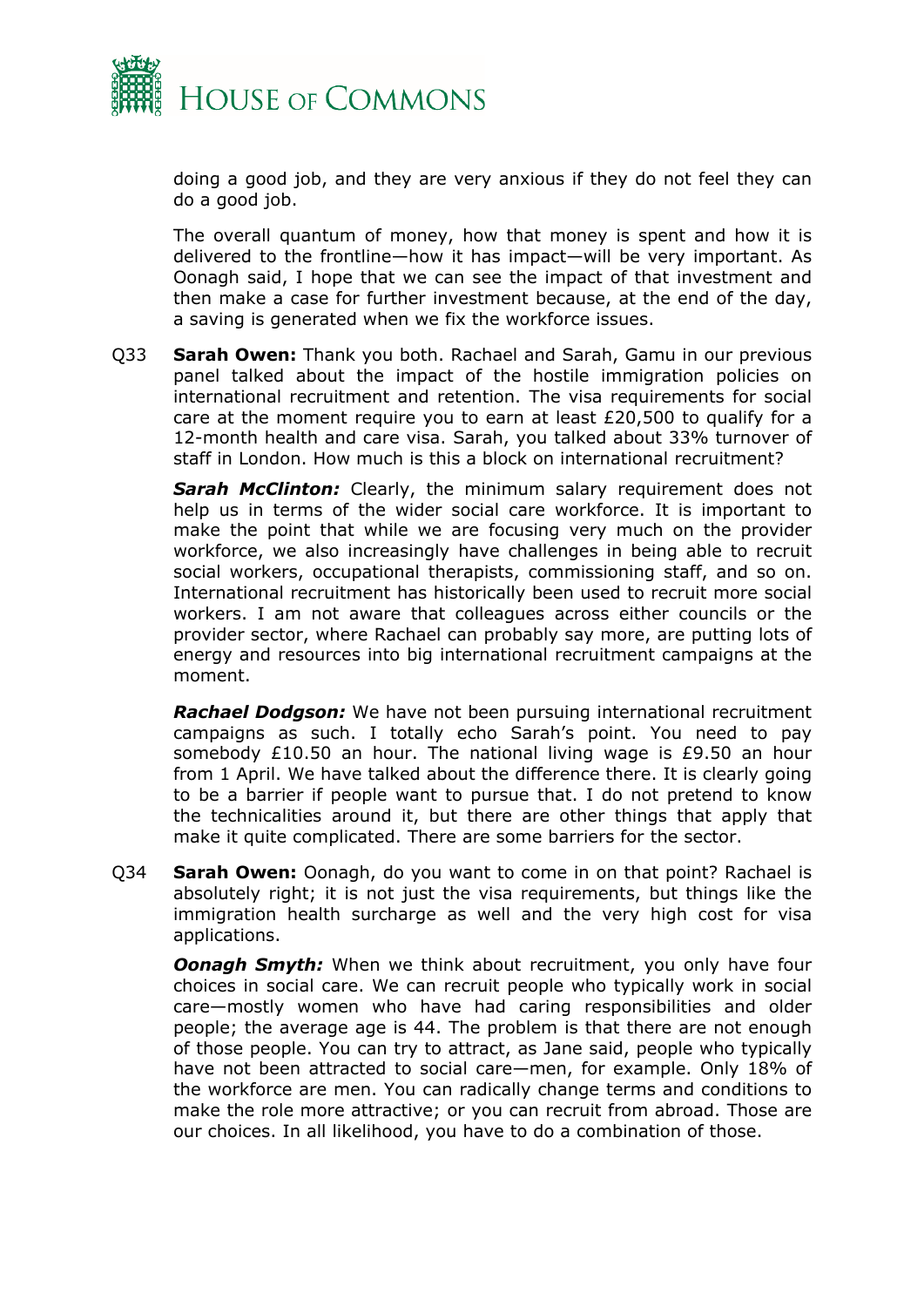

Adding care workers to the shortage occupation list was really welcomed, but there are barriers. The salary level is much higher than for the average care worker; 85% will not be on that rate. The one-year visa is a barrier. We are doing a lot of support for employers to help them navigate the rules themselves, because the rules are quite complex. The webinars that we have been running, and the very practical support, have been really welcomed by the sector. Some providers are using that route. We hear that they use it particularly for registered nurses in social care. We have to be quite careful ethically about how we do that. We need to support people when they come over to work in the UK in social care and think about how we support them with their family, and get registered with a GP and get settled in. Employers need support to take that route. It has to be considered.

Q35 **Chair:** Thank you. We are going to have to move on to our next panel, but I have one last question which perhaps I can ask you all to give a brief answer to. Many of the suggestions that you have made this morning involve extra funding for the social care sector. We agree with you on that. As a Committee, we wanted a much bigger increase in funding than the Government were willing to give, but the funding settlement has now been made for the rest of the Parliament.

If you were going to make one suggestion that did not involve extra funding for the sector, but was something that the Health and Social Care Secretary could do immediately that would help ease the workforce pressures, what would it be? Let me ask each of you in turn. I appreciate that it is a very difficult question to answer. Let me start with Sarah, if I may.

*Sarah McClinton:* Obviously, pay is a reflection of value. People in the social care sector feel that over the last two years there has been huge dedication and commitment and not always a sense of value. Striving for parity of esteem, essentially, with NHS colleagues would be the one thing I would argue for.

#### Q36 **Chair:** Thank you. Rachael?

*Rachael Dodgson:* I would make a very similar point to Sarah's. We have a fatigued workforce who have worked really hard for the last two years. The Government need to show how they are valued. That might not just be financially, but there is the parity point and demonstrating how much we appreciate our workforce who have kept social care going through a really tough two years. It is about how we demonstrate that to people.

#### Q37 **Chair:** Thank you. Jane?

*Jane Ashcroft:* If it is not about money, it is about culture. There are a couple of things. As we move forward with the integration agenda, it is about making sure that the social care voice is in the room for all of those conversations and is in the system at the right place. Perhaps we should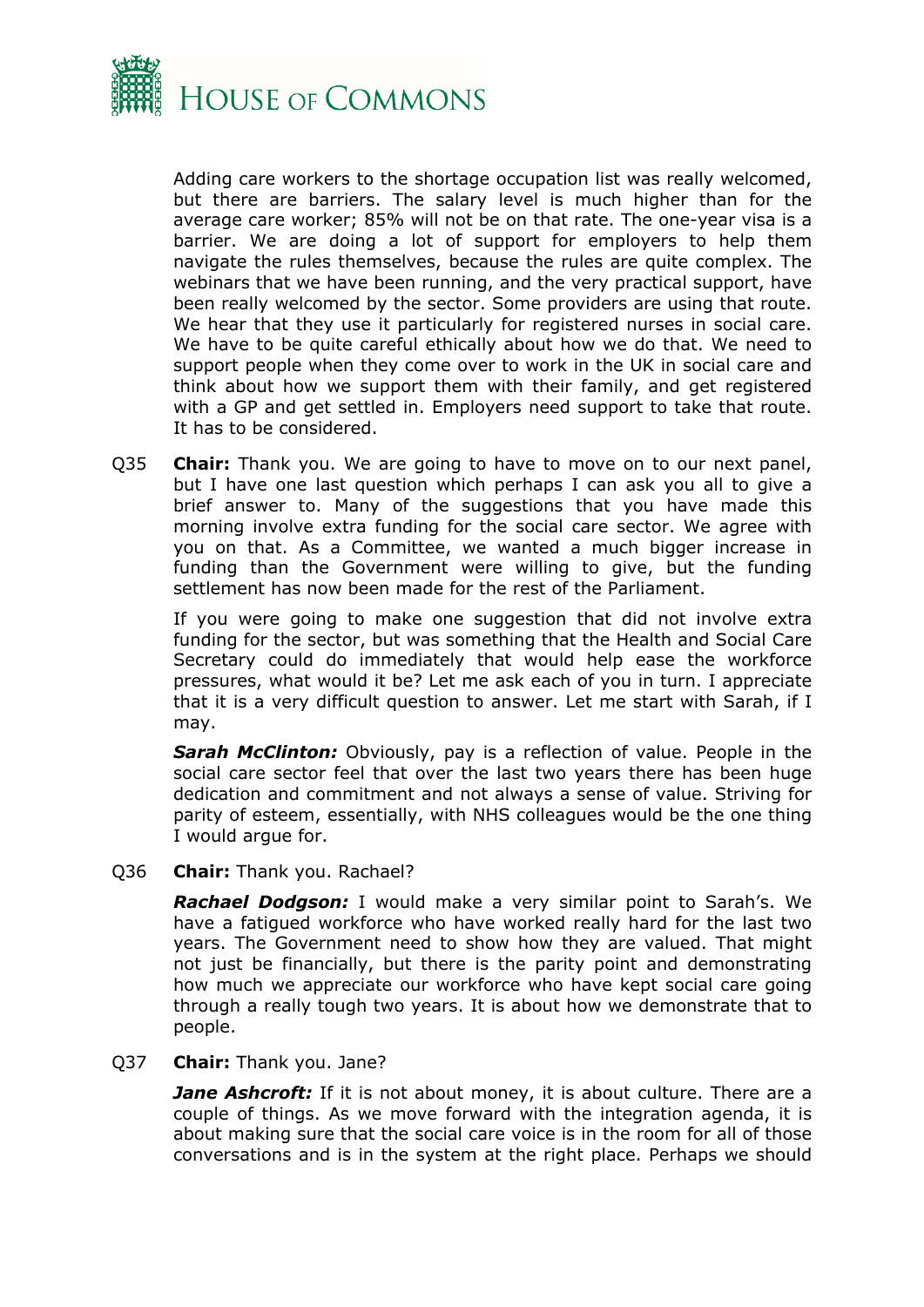

talk about social care and health instead of health and social care. It is a minor issue, but it might just shift the dynamic.

Q38 **Chair:** Thank you. Oonagh?

*Oonagh Smyth:* I agree with what everybody else has said. We need to remember that, of all the people leaving social care in the year, two thirds remain within social care; they change employers. We should support people to feel valued and support positive cultures. Around a quarter of providers have a turnover of less than 10%, and what they do is really focus on wellbeing and culture. If we can build value and respect into every sentence when we talk about social care, particularly when we talk about health and social care, and make people feel valued—it does not have to cost a lot of money—in the system, and if we can stop people leaving and really focus on keeping them motivated and well, that would make a huge difference.

Q39 **Barbara Keeley:** Can I ask one very quick thing? You have talked about parity of esteem and feeling valued. Bonuses were paid to social care staff in Wales and Scotland, I think. How does something like paying a bonus—£500 or £1,000—stack up? Is that sort of thing helpful? It is easier to persuade a Government to do a one-off thing.

**Chair:** Let's ask one person to answer this. Why don't we ask Jane as she has 9,500 employees?

*Jane Ashcroft:* We did, actually. Last Christmas, we made a one-off bonus payment to our workforce because we needed to recognise their contribution. We think that helped with some retention, and we think it helped people to feel valued in the organisation. Interestingly, the people using our services also really welcomed it because they could see that the people who are so critical to them were being recognised. We would never disagree that financial recognition would be well received.

**Chair:** Thank you all very much for coming and giving evidence to the Social Care and Health Select Committee, as we should now rename ourselves. We appreciate you coming, and it has been a very important evidence session, so thank you very much for sparing your time.

## Examination of witnesses

Witnesses: Chris Hopson, Nicola McQueen and Professor Stokes-Lampard.

Q40 **Chair:** We move to our final panel this morning. I welcome Chris Hopson, chief executive of NHS Providers, and Professor Dame Helen Stokes-Lampard, the chair of the Academy of Medical Royal Colleges, representing all the medical royal colleges. They are both well known to this Committee. I welcome to the Committee for the first time, I think, Nicola McQueen, who is chief executive of NHS Professionals, which supplies temporary or bank staff to nearly a quarter of NHS trusts in England. She is also chief executive of Doctors Direct, the locum service for NHS professionals. Thank you all very much for joining us this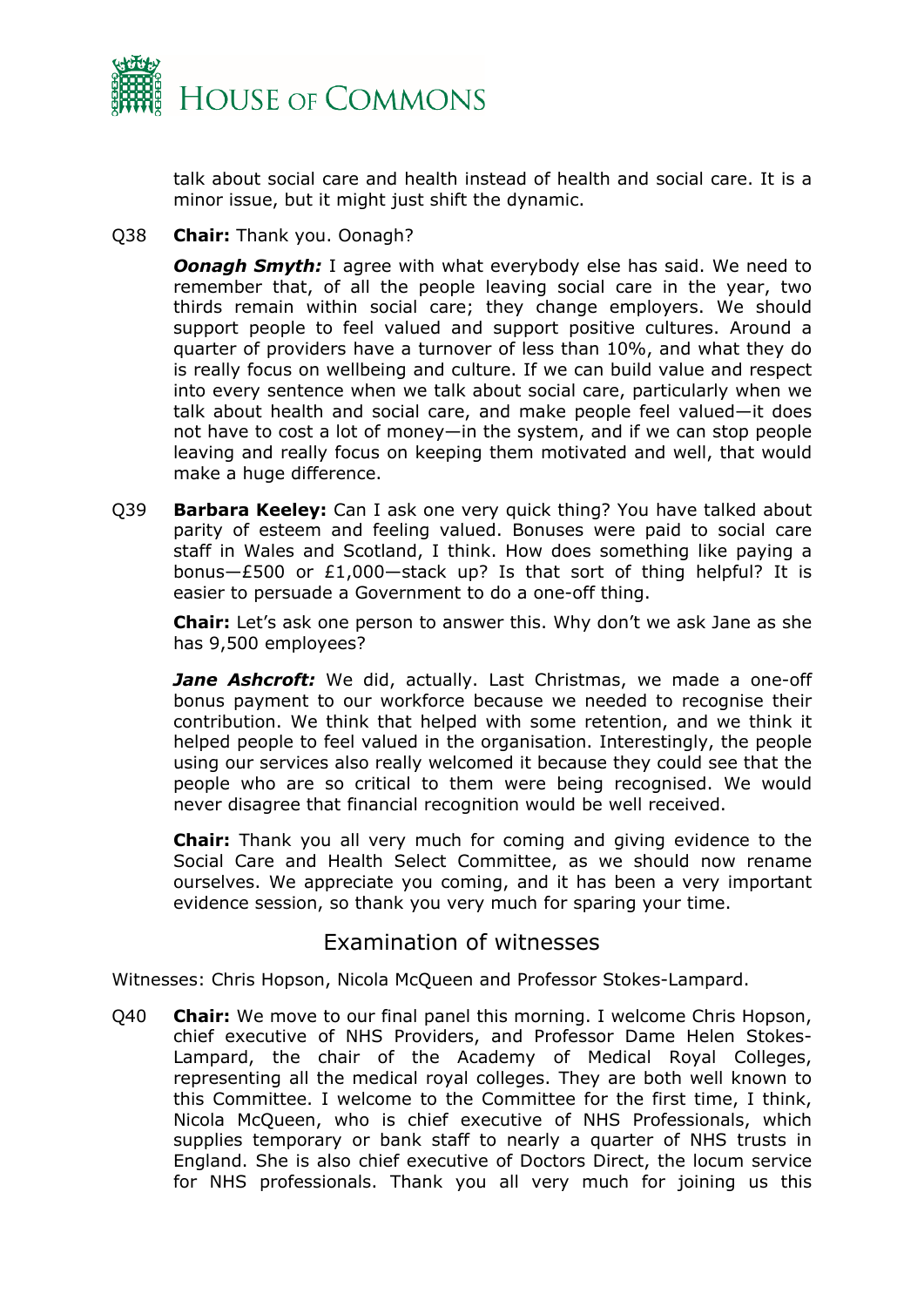

morning. We have to stop at half-past 11 because we have questions with the Health Secretary, and we want to put directly to him all the things that you put to us in the next 45 minutes. We really appreciate your joining us.

I want to start by asking Helen and Chris to talk very practically about an amendment to the Health and Care Bill that is going to be debated in the House of Lords this week and has been strongly supported by this Committee and by you both. It would require the Government to ask a body to produce independent projections of the requirements for the health and care workforce every couple of years for the next 10, 15, 20 years. The Government rejected the amendment when I and a number of my colleagues put it forward at the Commons stage of the Bill. The reason is that the Treasury thought it would cost too much money, putting it very bluntly. What reason would you give to the Treasury as to why this time round when the amendment is put forward by Baroness Cumberlege and Lord Stevens they should change their mind? Let me start with you, Helen.

*Professor Stokes-Lampard:* Thank you so much for this opportunity, particularly to address that quite critical point. First and foremost, I urge our colleagues in the Lords to back the amendment, because it seeks to give us a road map and a plan for how we can address the workforce shortages of the future. We are here together today because we have a crisis of our workforce throughout health and social care.

In healthcare, we have suffered over the decades because we do not have a robust, independent and transparent plan that we can rely on. We cannot all sing from the same hymn sheet when we are talking about numbers. That is because things are collected in multiple ways. No organisation should fear a report just because it does not like the outcome, and because it suggests that we might need more of something. It does not hinder planning in other areas of our life and society. We create plans. We look to the future. Even if we cannot resource them to the hilt right now, at least we can plan and we know where we are aiming to get to.

The advantage of having a plan is that we will all be singing from the same hymn sheet. It brings together multiple sources that are trustworthy; by having independent verification and a transparent process, we could all trust it and work to it. It is something that all health bodies are seeking. There are over 90 organisations that have come together to back this. It is not some whinging frippery; it is a well thought-through, careful amendment that we believe will be highly supportive to the Department of Health and Social Care, and indeed to the whole of Government, and ultimately, to the whole of society. All of us want an NHS that functions to the highest capacity, is of the highest calibre, and is staffed by the right sort of people. We are not calling for specific numbers of this or that; we want somebody independent to say, "This is the right plan."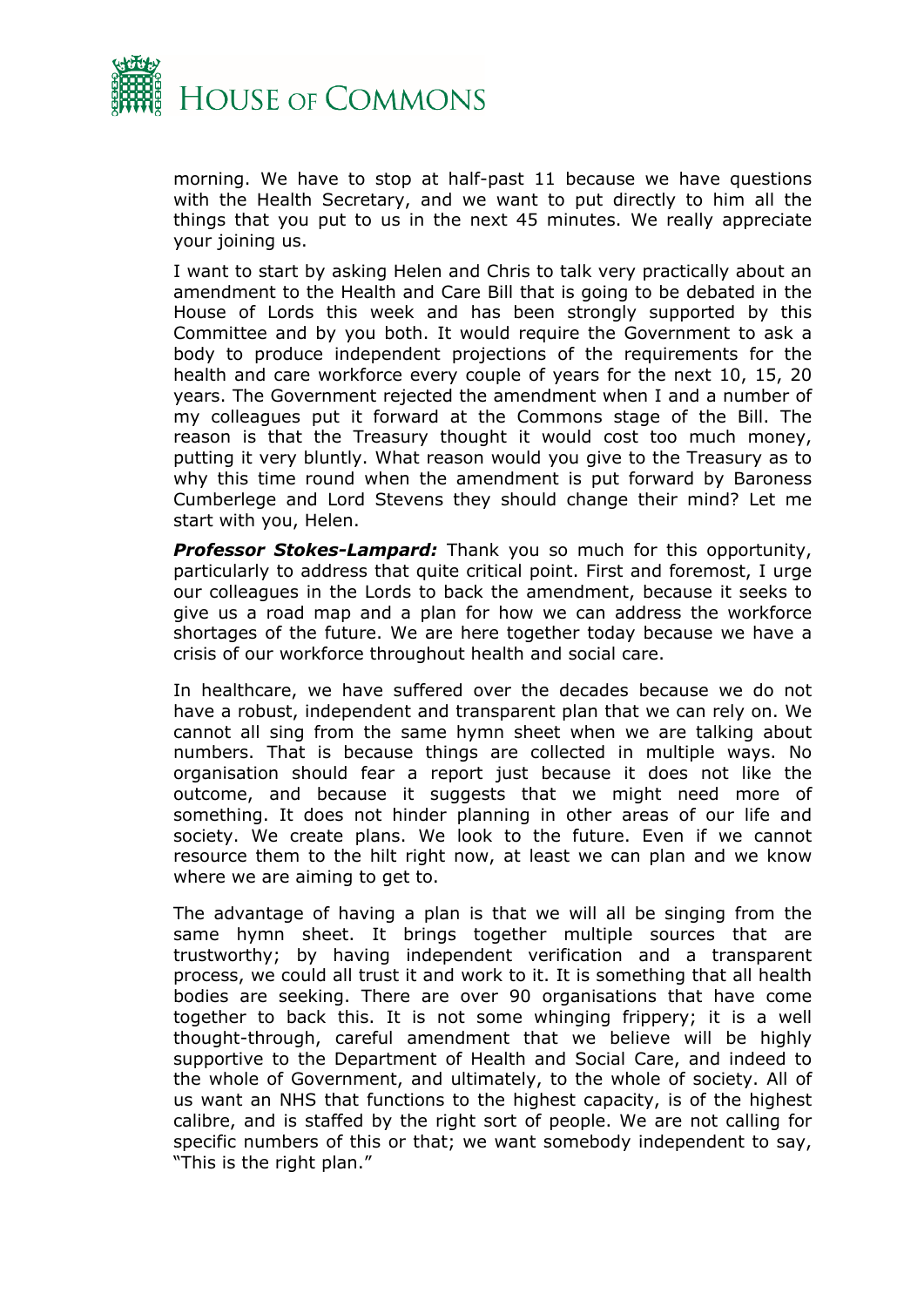

Q41 **Chair:** At the start of this session, before you came, we heard very powerful evidence from Dr Emma Hayward, a GP who very bravely told us that she was burnt out, and has had to take time off work and is planning to go back in April, just because of the pressure of being a GP in the current circumstances. What signal do you think it is going to send to staff who are feeling desperate and pretty exhausted at the moment if the Government reject the opportunity to have an independent workforce plan?

*Professor Stokes-Lampard:* First, I am truly sorry to hear what Emma is going through. I am a general practitioner still at the frontline. I was working in my practice till late last night, and I see colleagues feeling the pressure day in, day out, as they are throughout the entire system. This is not a primary care issue; it is the whole system, the NHS and social care. The message is very confusing for people. On the one hand, we have a narrative that the UK population love the NHS, they respect it hugely, and it is one of our jewel institutions, yet the Government are not prepared to be honest about what is required. We are not saying you have to fund it straightaway. If we do not know what we are dealing with, it is a frustration for everybody. I am being generous when I say I believe healthcare professionals are bewildered and do not understand why we have not heard a legitimate justification as to why a plan is a bad thing.

Q42 **Chair:** Thank you. We will come back to you, Helen. Chris, you have been one of the loudest voices in the sector arguing for this change. The other thing the Government say, apart from their worries about the cost, is that they think they are going to cover all of this in what they call Framework 15, which is the plan that DHSC says will be coming out shortly. What are your concerns about what the Government say they are planning to do as compared to what you have been campaigning for?

*Chris Hopson:* Framework 15 will be helpful because it will lay out very clearly what is needed to create an effective workforce plan. It will effectively set out, for example, that we know that we are going to need to transform care, we know that technology will make a significant difference, and we know that we need to introduce new roles, but the crucial thing about Framework 15 is that it will not have actual numbers in it, and that is the real issue.

We need to be very blunt, Chair; we have now reached a point where workforce shortages are very clearly impacting on the quality of care, despite the best frontline efforts, that the NHS is currently providing. If you look at the issues we have on the urgent and emergency care pathway, which are very significant at the moment, it is clear; they are significantly due to workforce shortages. We are simply not able to recover the care backlogs that have built up because we do not have enough staff to do so. There is a very direct link between workforce shortages and the quality of care we are able to provide. All of us in the service—100 different organisations, you, former chief executive of NHS England Simon Stevens, former chair of NHS Improvement Dido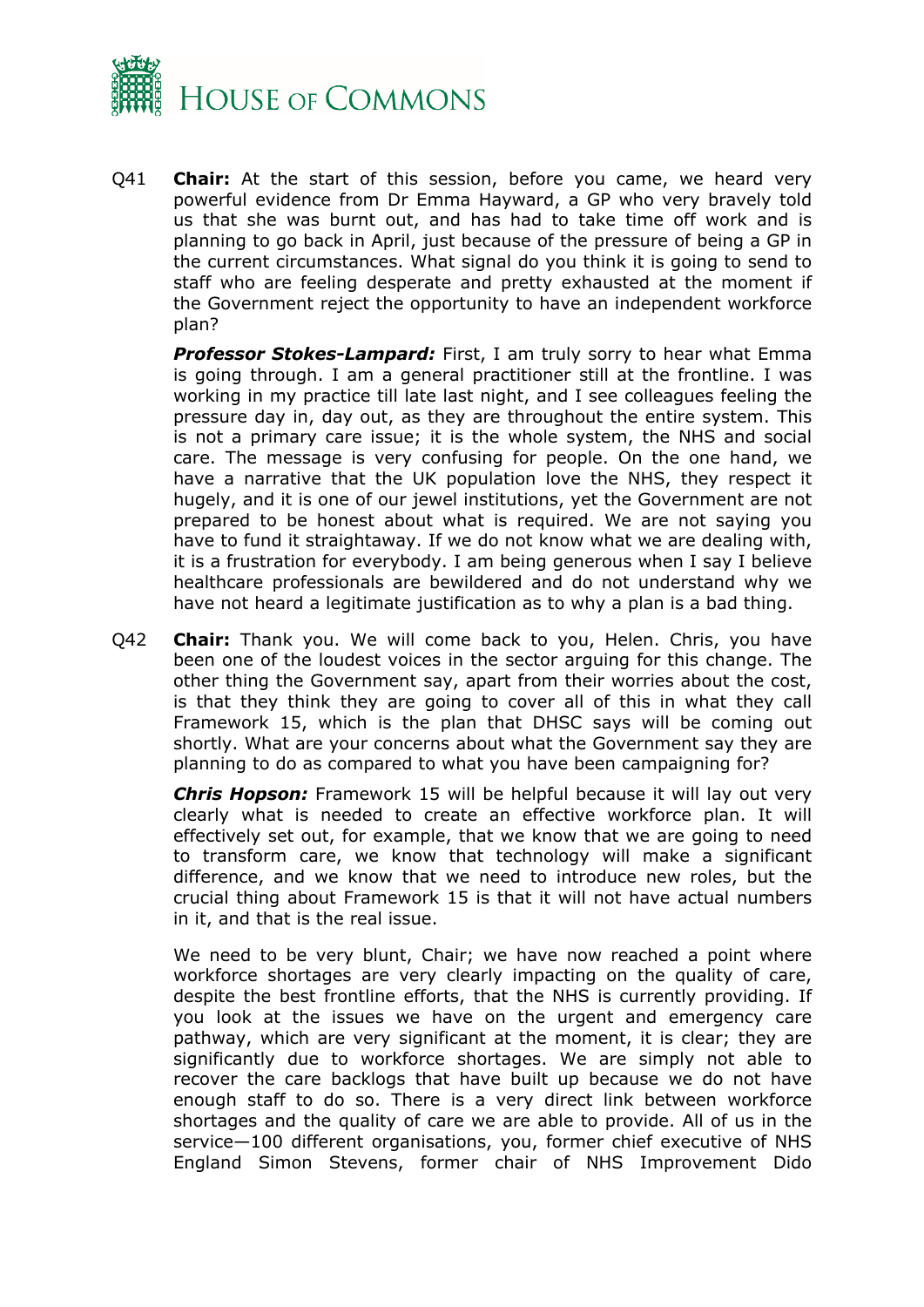

Harding—have been very clear that we simply cannot run the NHS effectively or efficiently unless we have a long-term workforce plan.

If I may, I want to address the Treasury directly because you have been very clear, and Simon and Dido have been very clear, that this is where a significant part of the problem lies. The Treasury is forever saying to us, "You have a responsibility, the NHS, to maximise taxpayer value for money." The answer is that at the moment we are spending billions of pounds that we do not need to spend on agency and locum staff instead of the full-time staff we desperately need. We have reached a pretty absurd and extraordinary position where the NHS is saying, "We need this long-term workforce plan to maximise taxpayer value for money, but the Treasury is stopping us and preventing us from doing so." That cannot make sense. I am hoping that their Lordships at this end of the Houses of Parliament will pass the amendment either today or on Wednesday. Then when there is debate between the Commons and the Lords, if that is what happens—the famed ping-pong—the Government face a really important choice about whether they are going to work with people like you and us to try to find a sensible way to get that workforce plan in place because, boy oh boy, do we need it.

Q43 **Chair:** Thank you. Back to Helen, if I may. We have heard the impact on continuity of care talked about a lot this morning, and the fact that workforce shortages mean that people see a different professional at different times when they interact with the system. What is your impression of the impact that is having on the quality of patient care?

*Professor Stokes-Lampard:* It is hugely variable around different disciplines and different parts of care. In areas where we have very transient staff, where we have huge staffing rota gaps and we have to rely on people who are locum or temporary to fill vacancies, continuity goes straight out of the window. It is the first thing to be sacrificed when there are problems. You then get the challenges, whether it is bringing people in externally to help or whether it is cross-covering from other teams. That goes, and what goes with it is the culture, wellbeing and support that comes with being part of a regular team.

If we are with colleagues with any degree of continuity—just one to one with our colleagues, let alone the relationship with the patients—it is better for morale and retention, and it gives people confidence. You then have the complexity of long-term relationships, particularly disciplines that rely on long-term care. General practice is the obvious one, where we know people and we know their families. When you have a transient workforce, it is affected badly. Morale gets affected. Patients hate it. Patients regularly tell us, "I don't want to keep telling my story time and time again." That is inefficient.

There are new ways of working through the NHS that involve wider teams, so I do not want to imply that continuity is everything. There are creative ways of working that involve excellent notetaking and working in small teams who interact well with each other, often multidisciplinary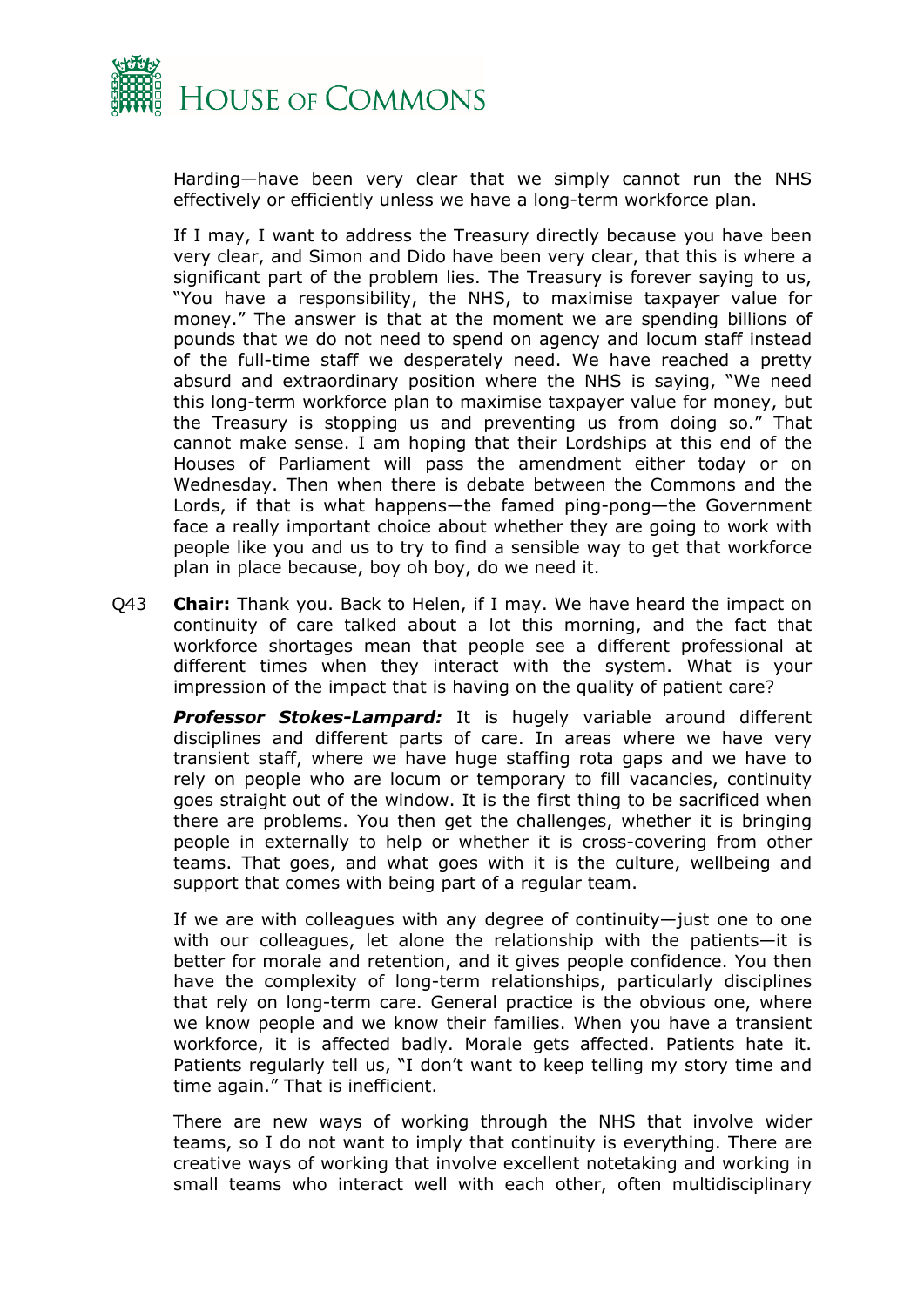

teams. You can counteract some of these things by careful planning and factoring it in, as it were. You do not have to be full time and you do not have to be in one organisation permanently, but being part of a team, providing care to patients who know you and you know them is helpful, efficient, safe, more effective, and cost-effective to the system.

Q44 **Chair:** Thank you. Can I bring in Nicola? You heard Chris talking about the £6 billion a year that we spent on locum and agency staff prepandemic. NHS Professionals helps about a quarter of trusts to use bank staff, so it is much better value for money and there is more continuity of care because it is people who are from the same organisation. Why is it that with the services that NHS Professionals offer we are still spending £6 billion a year on locum and agency staff?

*Nicola McQueen:* I want to set some context about what is categorised as a flexible workforce in the NHS, which would include bank, agency and off-framework agency because there is a big distinction when we start to think about high-cost locums. Seventy-six per cent. of all nursing vacancies today are filled by this flexible working group, and over 80% of doctor vacancies are filled by this group. It is a significant part of the NHS workforce, but it very often gets sent into one bucket of "expensive locum agents." A bank nurse on a standard band 5 rate would cost less than a substantive nurse in the NHS. It is not about cost when we refer to bank workers.

We have a very unique lens on it because we support, as you mentioned, more than 50 trusts with all of their vacancies. We have 180,000 bank members that we mobilise in and out of different environments, and it is an increasing number every single week. Through the pandemic it rose by 50,000. The key thing for me is that there is a significant rise in people choosing a career-flexible work path. More than 60,000 of the bank membership just in NHSP's reach do not work substantively in the NHS and they do not have a voice in our service. It is about giving that population a voice. It is a significant part of our workforce. They play different roles in different parts of their career.

The personas within our bank or our agency workforce will be flexiretired—I love that term. One of the nurses I spoke to very recently at a trust said, "I am flexi-retired. My priority is picking up my grandchildren from school, and every hour that I do not need to be doing that I can spend at my local trust." There is real continuity of care with people like that because they very often go back to the same ward with the same set of patients and the same teams around them. We need to keep people like that in bank membership.

There is also the career flexible worker who chooses to only work flexibly because from one week to another they do not quite know what hours they can do. Those people still need access to training and development, and they get absolutely sidelined when it comes to that. When we think about this as a community growing and providing a service to us across the NHS, we need to think about how we keep their skills relevant and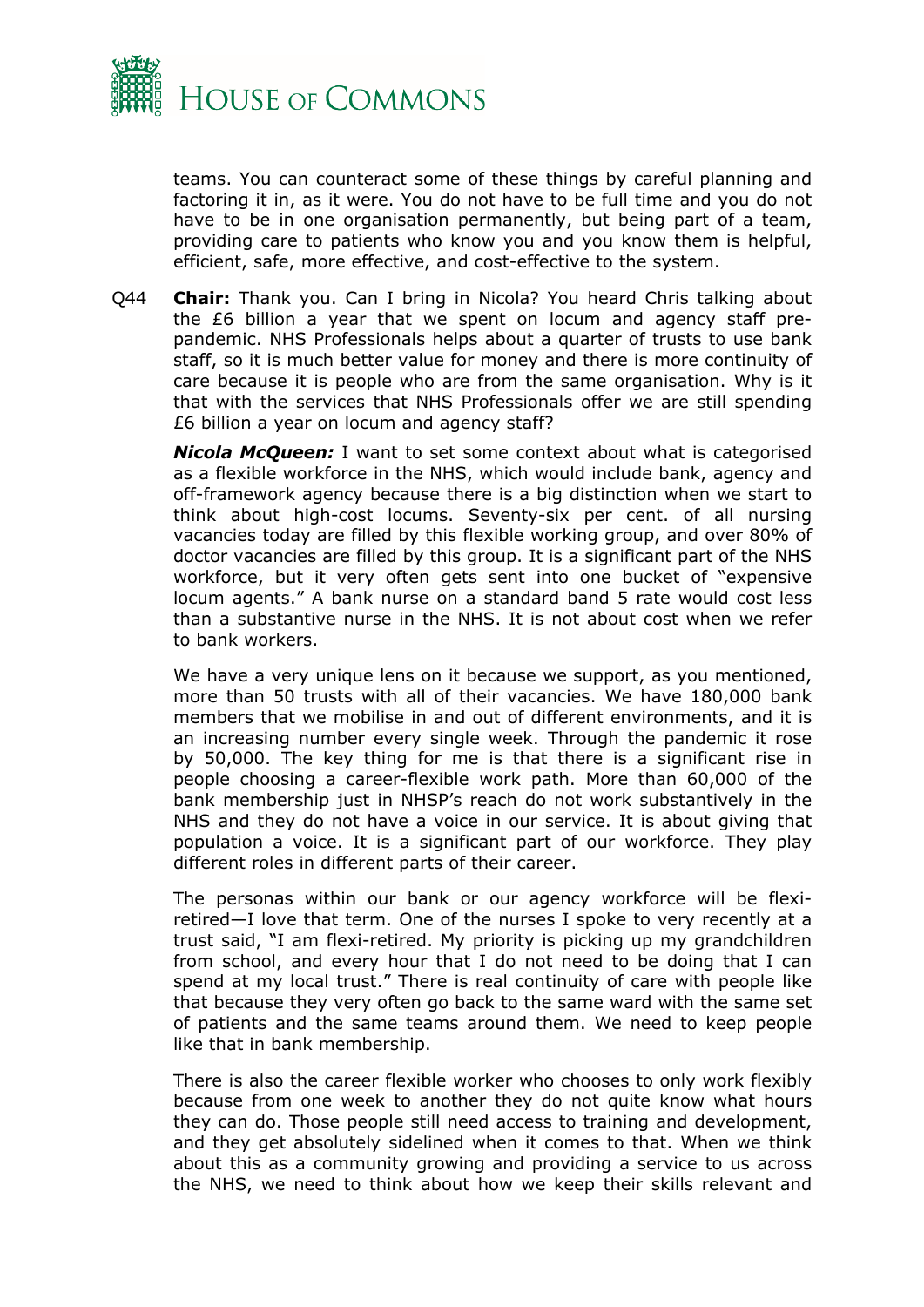

adaptable to become more relevant as the system moves and shifts with the new roles that we are creating. We have our vocational carers, and we have talked a bit about that through the panels today. These are people who want to come in and care. Very often, those on the banks who do this have worked in the NHS for many years, perhaps at band 8 or band 9 in management roles, but they do not want that any more: "I just want to come in and care. I want to spend my time with patients."

We have a very unique lens on this flexible workforce. We need to start changing the narrative about high expense agency locums because a lot of the workforce is not that. There is a tiering that we need to be mindful of because we have a lot of very good agencies that support us in our hours of need and have the ability and the capacity to speak to individuals and ask them to go into particular shifts. While it is slightly more expensive than you would pay for a bank nurse, the actual margins are minuscule in this population. Private sector agencies working on our frameworks across a system often work between 2% and 6% mark-up. That is tiny. In the mandate, we put a lot of pressure on enhanced compliance standards and very difficult scenarios when mobilising workforces from one trust to another that might have different criteria.

Q45 **Chair:** Let me ask you about that. You explained very helpfully how a properly organised bank can make a very big difference to a hospital, and how there is a valuable role for framework agencies. When people think about the extortionate rates that are sometimes paid, those are to the off-framework agencies that are there for people when they are absolutely desperate and have no alternative. Is it the case that some companies that run a framework agency set up an off-framework agency under a different brand name and then migrate some of their staff from the framework rates to the off-framework rates where the margins are higher?

*Nicola McQueen:* It is absolutely true that there are groups of recruitment businesses that have on-framework and off-framework agencies. Very often they provide a completely different service, but they can toggle between the two. There is absolutely a need for a break-glass shift that will pay an off-framework agency an enhanced rate to get the right person into their ward. To allow that, what very often happens is that they might send a taxi to pick the person up to take them to a rural location that they might not be used to travelling to. They might give them enhanced training. They might be thinking about how they induct them. It is not all high-cost agencies exploiting us in our hour of need. Sometimes they come with an additional service wrap, but not always.

Q46 **Chair:** Can we talk about the "not always"? That is the bit I am concerned about. The frameworks were set up basically—let's not beat about the bush—to stop the NHS being ripped off when it is desperate for staff. We said the deal is that if you pay framework rates we will put you on a roster and you will be the people we come to the vast majority of the time. If the same agencies are setting up an off-framework agency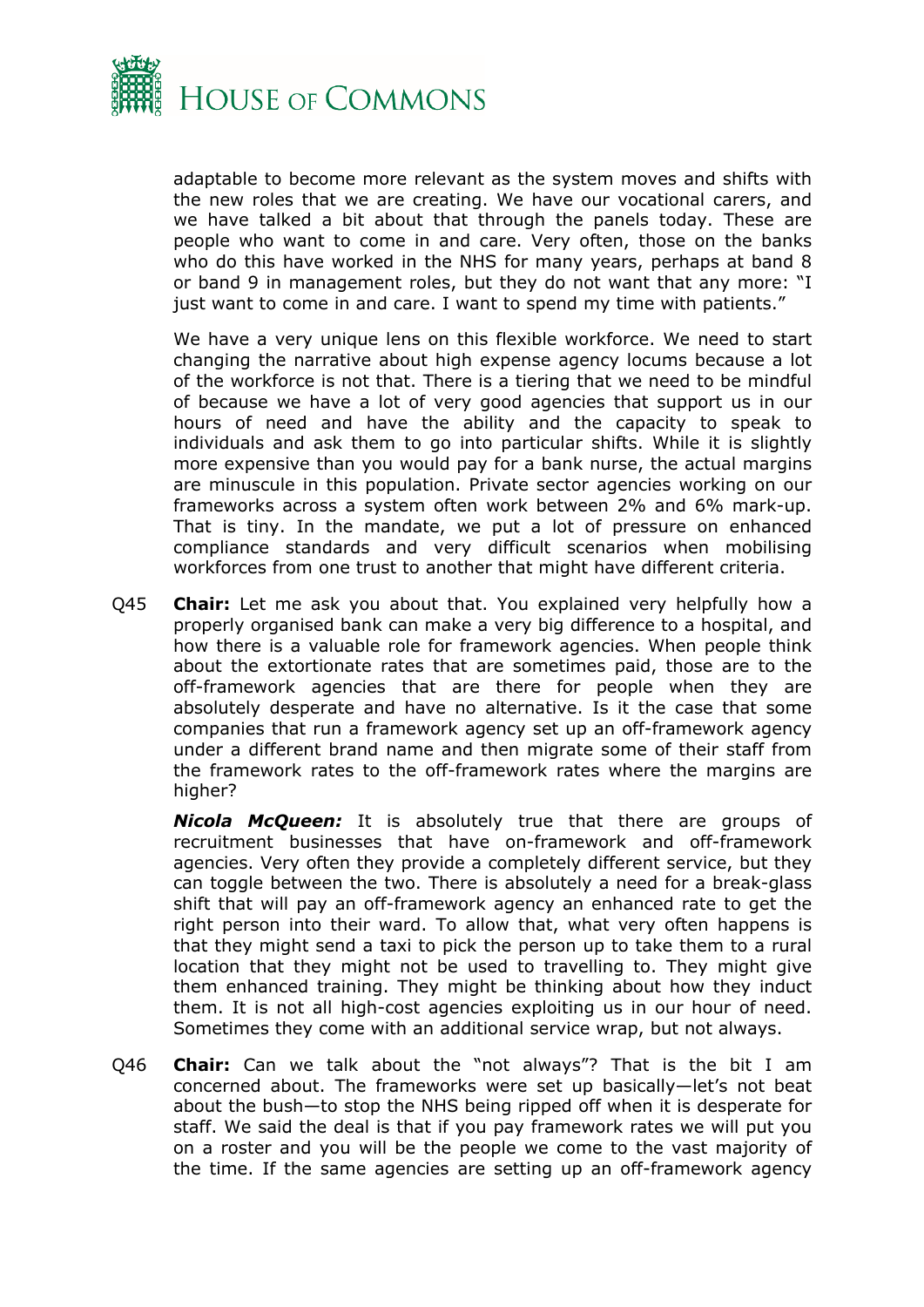

under different branding—the thing that feels very odd—with higher margins, doesn't that give them a conflict of interest because then they can make more money by supplying people off-framework than framework?

*Nicola McQueen:* I am sure it absolutely does because we are mobilising the same workforce around the system. The big thing for me in this is making sure that we utilise the tiering and the cascade appropriately. Some trusts do this incredibly well. Substantive staff fill the roster first. Then we go to bank. They fill as much of the rest of the roster as they can. We then go out to agency, and then we have off-framework agency. Where it is set up incredibly well is where one is allowed to bump another. We call it agency bumping. If a particular bank worker wants to work a shift on that ward at that time and there is already an expensive agency worker booked into that shift, they can bump them out. Where we have good set-ups and good arrangements to be able to work through the tierings, you can start to control it. Where that is not in place, there can be the opportunity to exploit it through off-framework.

Q47 **Chair:** Thank you for shedding light on that, Nicola. If you were Secretary of State for a day, what would you do to stop that abuse?

*Nicola McQueen:* I would make sure that all trusts have the ability to cascade accordingly. That is through good technology and the ability to be able to bump out and put in the appropriate people. At the end of the day, we want our bank members to have the best access to work, so they should take priority over agency and off-framework. The next thing that I would think about doing is ensuring that we have full visibility of all the shifts and that we can book our bank staff into longer lines of work, because very often this is about fastest finger first—the agencies call it fastest finger first. A shift will be released: "What agencies can go around?" You would want to take some of that out of the system, for sure.

Q48 **Chair:** Would you just ban framework agencies from being part of the same ownership and same organisations as off-framework agencies?

*Nicola McQueen:* It is certainly one that some trusts already do—they will not allow off-framework agencies to operate in their trust—and many of them do it incredibly well. The framework agencies are the ones that we need to support. They often get a very bad rap. I have talked about the fact that their margins are very squeezed. We are not encouraging as many agencies as we would like to be on-framework at the moment.

Q49 **Chair:** Thank you. Let me bring in Chris Hopson.

*Chris Hopson:* I deliberately did not use the £6 billion figure because that would have implied that all of the money, effectively, is poor value. Nicola has made the point, which is an important one, that we know that there are some people who want to work in bank and agency work, so having an appropriate avenue for them to do so is important.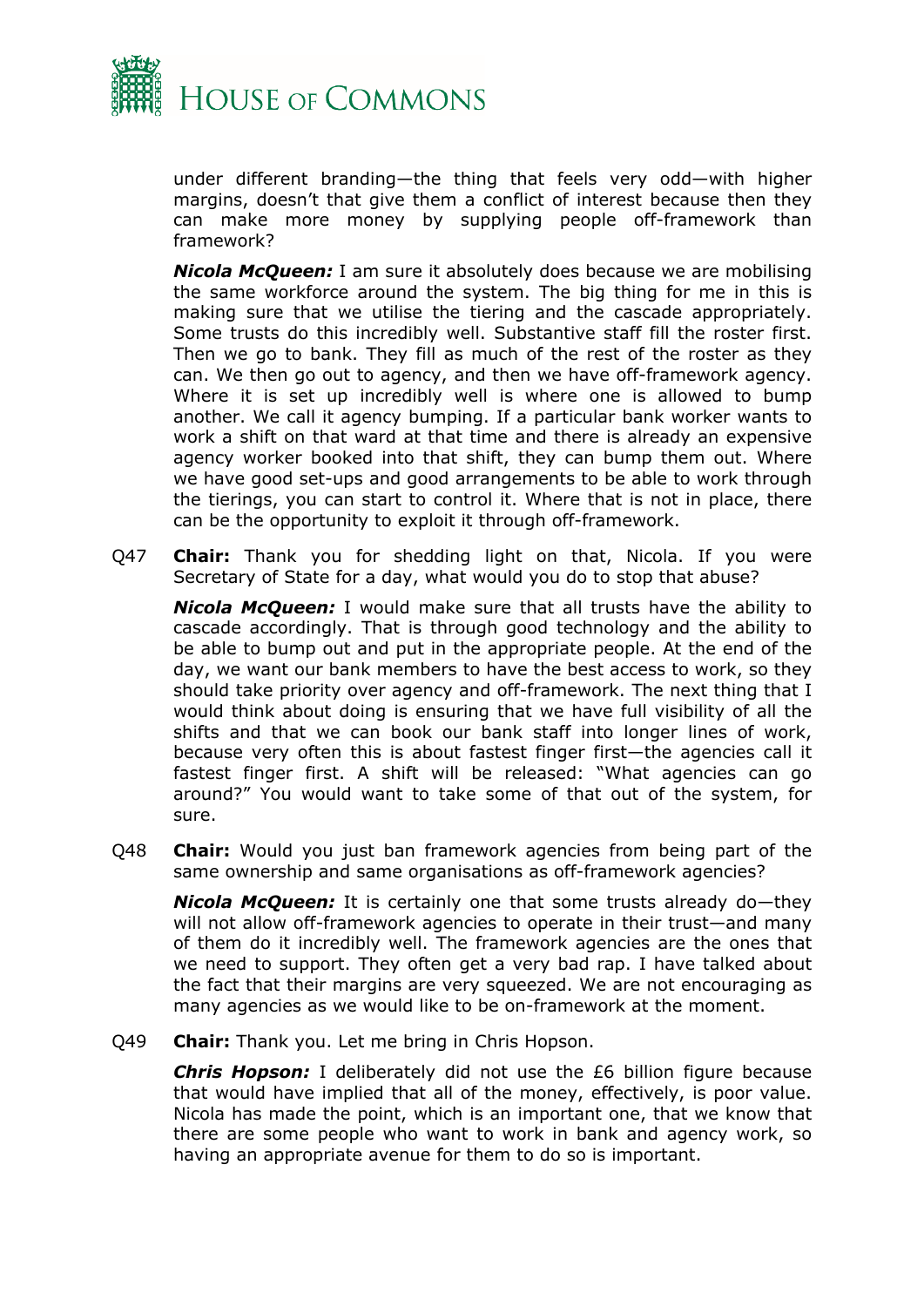

However, the issue is that where we currently are with workforce shortages and the degree of pressure that the service is under means that we are driving what should be full-time members of staff into positions where the only way they can effectively stay involved is to work shorter shifts and take a much more flexible approach. We need to absolutely ensure that we make NHS roles attractive, appropriately well paid, and appropriately flexible. Doing that requires us to fundamentally address the underlying problem of the workforce shortages we have. If I can use a bit of a phrase, there is good agency in bank, in a sense. It allows people who would not otherwise be in the workforce a degree of flexibility. There is bad agency in bank when, effectively, people are forced into doing it because that is the only way we can keep them involved in the workforce. Fundamentally, it is about addressing the workforce shortages.

Q50 **Chair:** I understand that, but is it also the case that some of your members do a better job than others in making it possible for people to work flexibly without having to join an agency? To give a totally different example, an air steward for British Airways or Virgin Atlantic can go on to an app and book their shifts month by month completely on the basis of their own family commitments and what suits their lifestyle. They do not have to become a temp to do that; the airline has that system set up. I know that some NHS trusts do that, but not all NHS trusts do it. Is that one of the ways we could make it easier for people to work flexibly without having to join an agency?

*Chris Hopson:* Yes, absolutely. We have acknowledged that there is a degree of variation where some trusts are better at doing that than others. You are absolutely right to identify that, for those who are using modern technology to allow a match between shifts being available and people who wish to work for them inside the organisation, it is making a big contribution.

Q51 **Chair:** Thank you. Do you want to come in on that point, Nicola?

*Nicola McQueen:* I want to come back to training because it is a really good point. We should be able to book people straight into the roster. The banks do that. Providers that do that really well will allow their bank staff to book straight into the roster for whatever hours they want, like the Virgin and British Airways staff, and that works brilliantly. We need to give those people the same access to training.

One of the recommendations that I would love to see come forward is investigating using the apprenticeship levy, which we spend millions on and cannot get access to, for this temporary, flexible workforce. If we could use some of that to keep their training up to date and relevant for future roles, we could mobilise that workforce much more frequently and they could book into more shifts across the roster, and that is really important. If every single one of our bank members did just one more shift a month, that would be 10,000 additional FTEs into our system. Very often, the restriction for that is that they are not quite skilled to do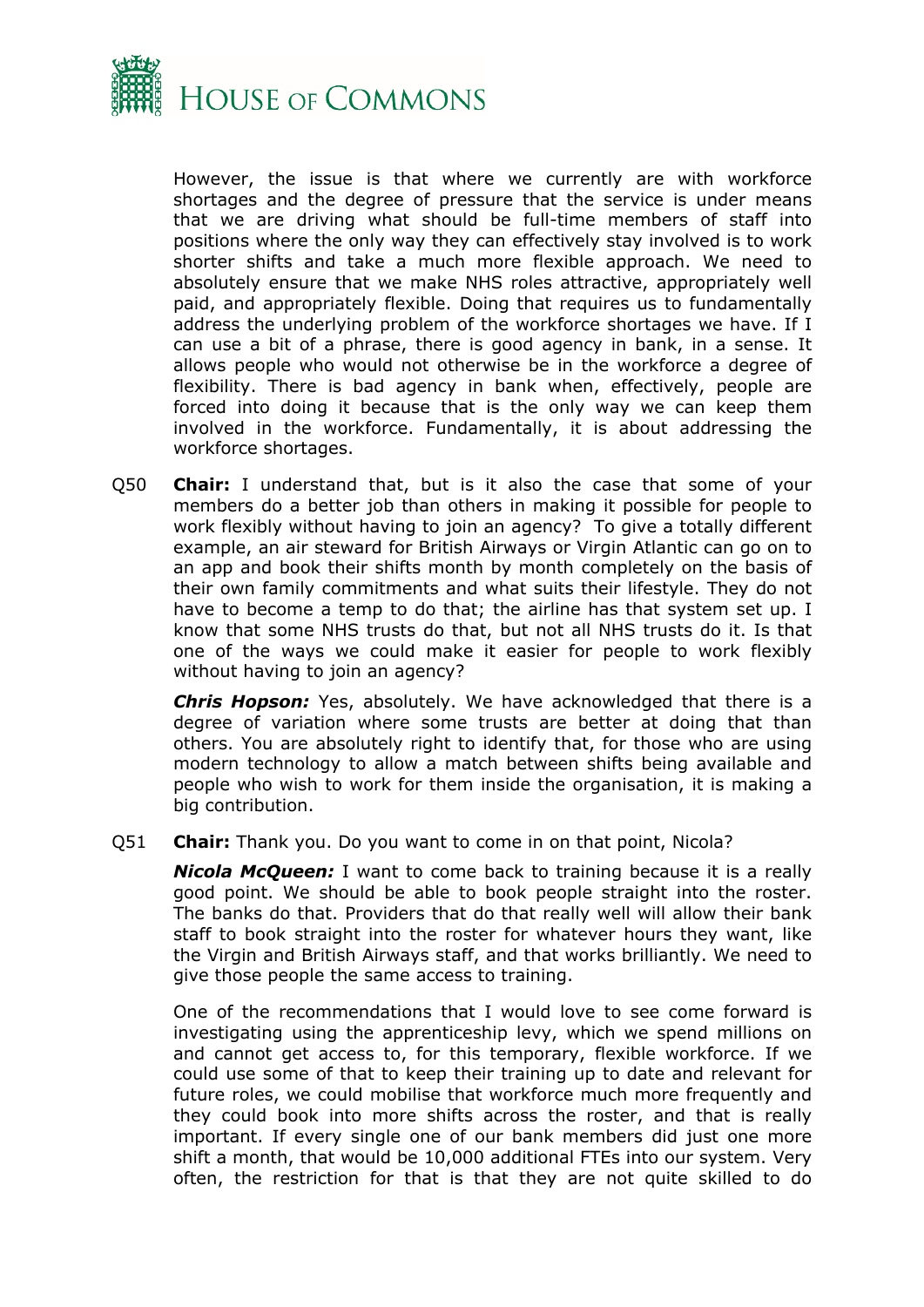

something, so they do not have as many shifts available to them. That is the first point.

Secondly, through the pandemic, we saw some brilliant innovation around recruitment. We were fortunate enough to stand up 16,000 vaccinators for the national vaccine programme, but that was made possible because we changed the law on training to task. We were able to bring people into the system from other sectors who ordinarily would not be able to work in the NHS, trained them to task and deployed them. In that same campaign, we interacted with a quarter of a million people who were NHS curious. That is what we called them. They wanted to work for us. They wanted to be part of our system, yet very often our recruitment processes screen them out: "Do you have these skills? Match, yes or no." Five people go for the job, and four people get disappointed. We still need those four people, thank you very much. How do we nurture them into our process? Some of that is through training and access to training. That is a big point.

**Chair:** It is a very important point. Thank you.

Q52 **Dr Evans:** My questions are based mainly to Chris to start, if that is okay. Chris, this is a workforce and training inquiry. Who should pay and employ junior doctors?

*Chris Hopson:* That is an interesting question. It has to be, in some senses, a shared responsibility between the Government with appropriate input from Health Education England, but also the employee trusts while the doctor is training.

Q53 **Dr Evans:** That is what I want to unpack. You are right; it is that at the moment. It is 50% either way, Government and the trust. The argument might be put across that part of the problem is who is responsible for the welfare of the workforce, and this is fundamentally what we have heard time and time again in two previous panels and every time we go into this. We know we have a workforce planning issue, but we have to get more out of the workforce we have now and look after them and protect them. What do you think about changing that so that they would be employed solely by your organisations because then you are responsible for the welfare and the training and what that looks like, clearly supported by Health Education England? Your organisations would be solely responsible for the welfare and everything that goes on with those junior doctors and junior staff.

*Chris Hopson:* Part of the issue is the fact that people develop their skills and training by doing a series of rotations and moving between individual organisations. Certainly, what we consistently hear is that there is often a problem at the point when you get handed from one organisation to another, and, therefore, that is the element where having some kind of appropriate umbrella beyond the trust helps with a degree of continuity of welfare. It has to be a partnership between individual employing organisations and—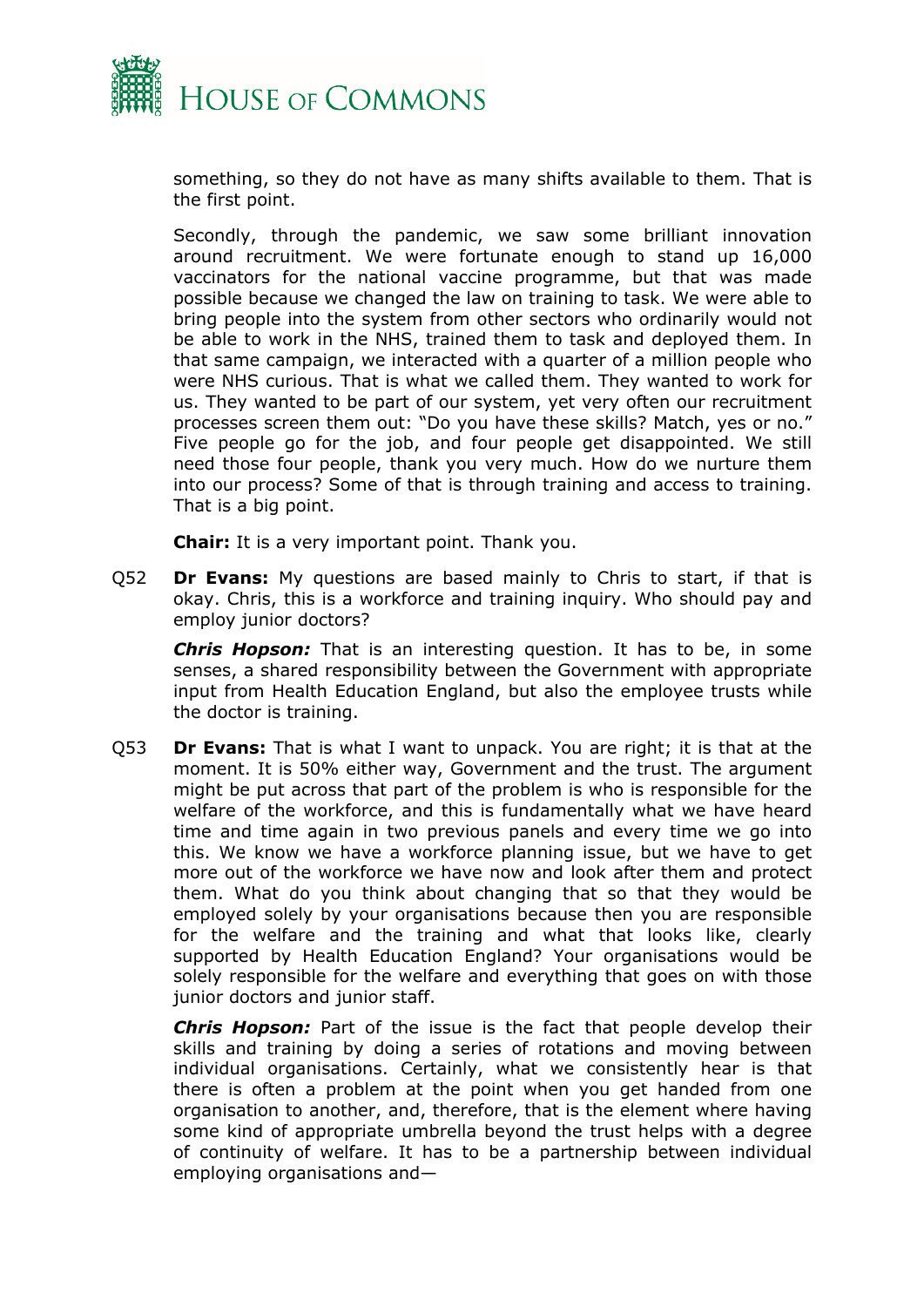

Q54 **Dr Evans:** I am going to play devil's advocate on that. The flip side is that hospitals and trainers can sit there going, "I know I am going to rotate my junior doctors out." They are in for four months, six months, a year. That leaves a vulnerability because staff will say, "I can't raise my concern. What's the point? I'm out of here." You hear time and time again from consultants, "I don't even know who my junior is because we don't have a teams-based system any more, so there's no follow-up." They are signing them off, going, "They didn't cross my path in a bad way, so they must be all right." What is your response to that?

*Chris Hopson:* I am still in the same place, which is that, effectively, organisations need to recognise their responsibility to their junior doctors. That is something we know from the junior doctors' strike, which was probably uppermost in the mind of your Chair at that particular point. Organisations need to do the job of looking after their junior doctors more effectively. My argument would be that you do not have that element of continuity in terms of asking an organisation like Health Education England to, at the same time, take responsibility to ensure that when the rotations happen the transition is as smooth possible. There has to be an element of both.

Q55 **Dr Evans:** Let's widen it a little bit further. How would that look? We have heard from multiple trusts and clinicians that headspace has been one of the hardest things that people can find. In the pandemic, they were given free rein to think and rearrange the way processes looked, and we have heard that that is starting to creep back in and that is going on. How do we provide clinicians and management the headspace to think about how to improve their systems? Do you have solutions for that?

*Chris Hopson:* If you don't mind, I am going to come straight back to where we started. You may or may not know that I worked for a FTSE 100 plc and I worked in HMRC, Her Majesty's Revenue and Customs, at board level, and I have never seen a system that is under the degree of operational pressure that we are, where exactly there is no headspace other than to run at 110 mph to keep the existing system upright. Part of the issue is—I am sorry I am going to bang the drum—going back to the need for a sensible, long-term workforce plan where we know we have the size of workforce with the skills that they need.

Q56 **Dr Evans:** I appreciate that. What I am looking for, and I will lead on to a couple more questions about this, are the short-term things that we can try to get more out of. We heard here that, if we had just one extra session, we could get 10,000 extra FTEs. What can we do for our clinicians now to give them the welfare and the headspace to think and improve the system, but also the chance to say, "I may well want to take on more work"? I do not know a single clinician at this point in time who will put their hand up and say, "I would like to take more work on." They are all trying to offload.

In the five-year gap between a workforce plan and the med schools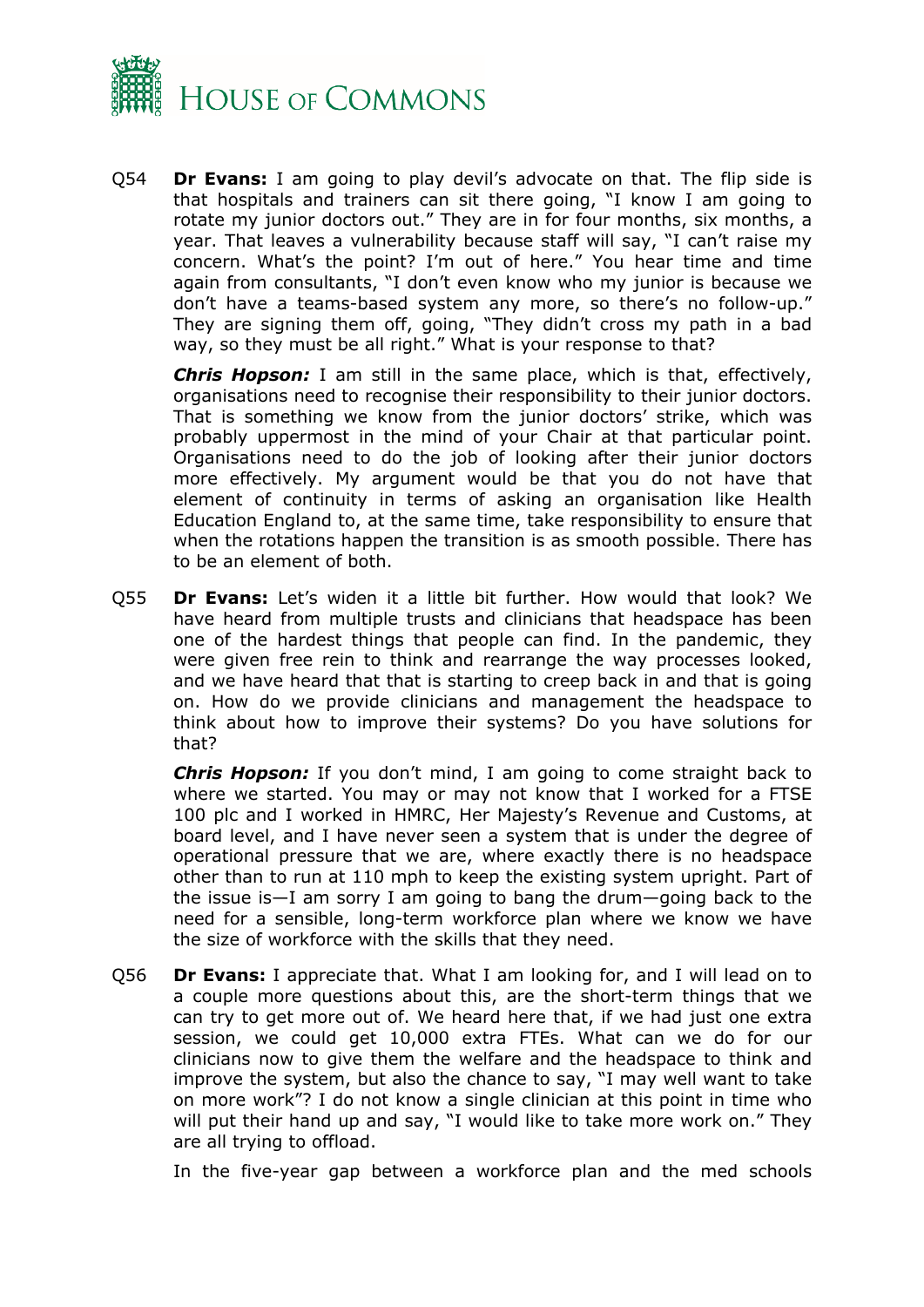

coming through, we have to come up with a way that allows people to be more flexible. We could book in and simply put in legislation to say a GP can only see 15 patients in 20 minutes in the morning, or limit it, but the problem is that there is fallout because the demand is so out there. Is protected headspace or paid headspace something useful? Should we be bringing back messes much more into the centre of the hospital so there is informal welfare there? Should the NHS be providing hot meals so that people feel looked after? What are the things that we could do in a shortterm plan from your organisation that you think would make a difference?

*Chris Hopson:* We created a plan of short-term actions that we think could help in the junior doctor context, and they are exactly the kinds of areas that you were talking about, which is ensuring that junior doctors have a named senior person, and that there are messes and hot meals. There is a set of things that clearly could be done, but the issue is the fundamental context of the gap between the demand and the capacity that we currently face.

Q57 **Dr Evans:** Let me press one point—

**Chair:** Last one, Luke.

**Dr Evans:** I have asked every clinician who has been in front of this panel how much time they spend on simple IT, and they say between about 10% and 15% chasing issues—paperwork, admin and referrals. One of the big buffers from that is the interface between primary and secondary care. You represent basically the secondary care side. I hear GP colleagues saying there is always a fundamental problem. The BMA are very hot on this. What is your answer to addressing the rub of accountability between primary and secondary care?

*Chris Hopson:* That is what hopefully ICSs, integrated care systems, are here to do—to build much more effective links between primary care and secondary care. You are right to mention technology being an absolutely key part of it. The Secretary of State talked last week about the need to ensure that 80% of trusts have electronic patient records systems as soon as possible. We know that those help in creating the interface single care records that then link up primary care with secondary care. There are a number of practical things that can be done. That is exactly why Claire Fuller is in the process of doing a review, or a stocktake, at the moment to try to identify exactly how we use the advent of integrated care systems to start to get that interface more effective.

#### **Chair:** Thank you.

Q58 **Barbara Keeley:** Can we go back to recruitment? We have talked a bit about the need to accommodate flexible working and people who want to do less than full-time working. How should the workforce plan respond to that trend? Perhaps I could come to you, Professor Stokes-Lampard. It seems as if the system, as Nicola described it, changes around people's needs, and that is right, but how can a national workforce plan for the NHS accommodate the increasing trend of people wanting to work flexibly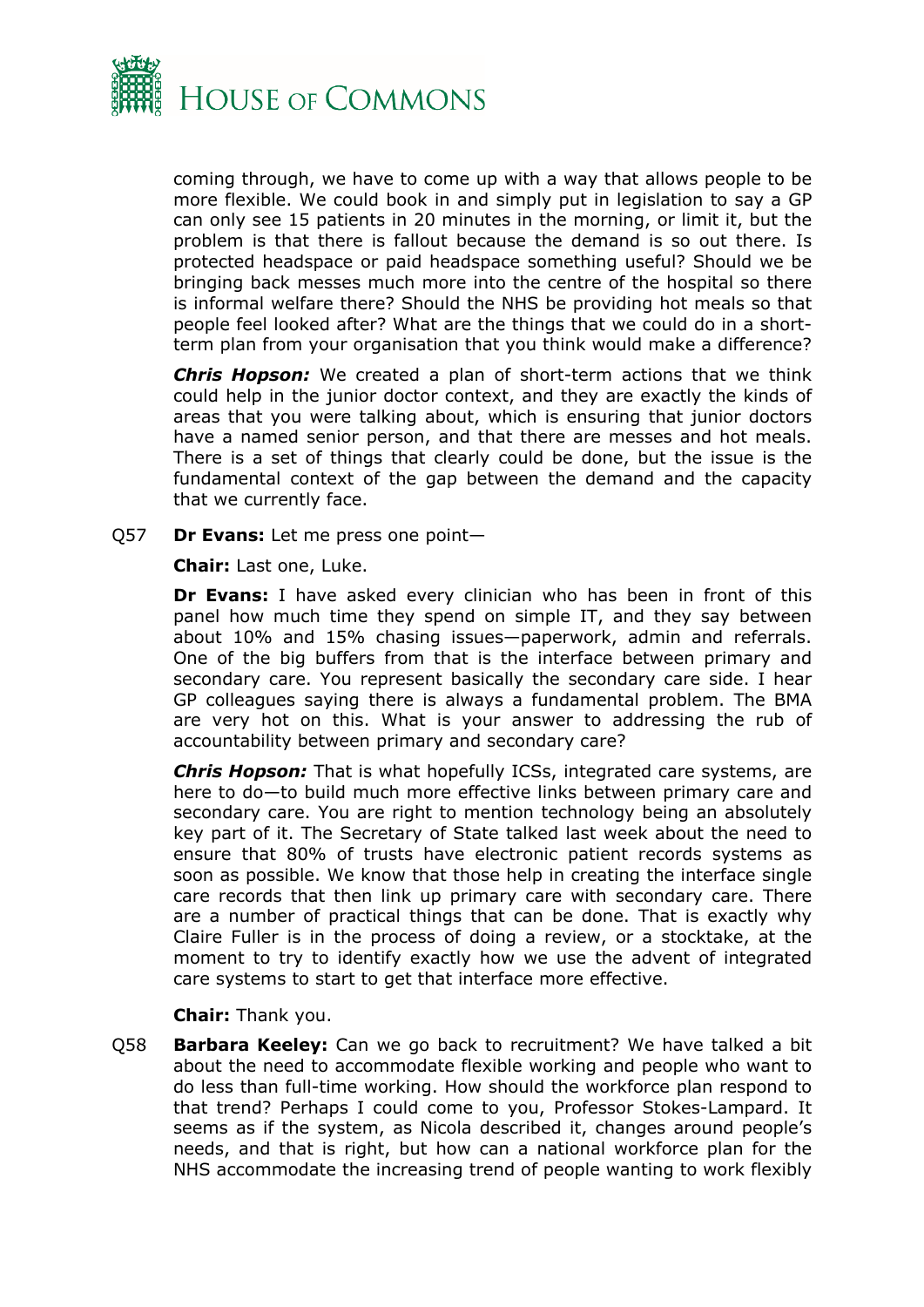

and wanting to work less than full time?

*Professor Stokes-Lampard:* Certainly, there has been a generational trend between people valuing home life and life outside work more highly, and there is quite a lot of evidence and research that allows us to make predictions for the future. We also know that we are currently in a very stressed system, as Luke and others have alluded to. We have a workforce that is very tired, burnt out and stressed, and people are looking to reduce the amount they are working, just to keep sane and to look after their mental health and wellbeing. We have research and evidence that we can base it on.

Q59 **Barbara Keeley:** I want to ask you about that point before you leave it because it is important—the impact that workforce burnout is having. The normal reaction would be to say, "Okay, I can't cope with this. I'm burnt out. I'm just going to give up some shifts."

*Professor Stokes-Lampard:* Many people are reducing what they do rather than stopping. We are talking about people who are fundamentally incredibly dedicated and care for their patients. They want to deliver the best, but if they know it is damaging their own health or it is damaging their relationships and their families the first thing they try to do—one of the big built-in survival things—is to dial down the amount they do to allow themselves to get sleep, to get headspace, to take time out, and that involves flexible working.

I love the idea of flexi-retired. It is wonderful. It is going to enter the lexicon. Flexibility improves retention in the system. The biggest thing we can do right now is value and retain our workforce in every part of health and social care because that is the quick win—factoring in flexibility and accommodating it. Historically, the NHS has not been good at accommodating flexibility. I represent doctors. One of the most inflexible bits has been doctors. So many specialties are now far better at recognising that we should allow people to work more flexibly. For one person, that will be a 90% contract, and for another it will be a 70% contract. That is okay. Some people, particularly those reaching the later part of their career, do not want to take on some of the more high-risk, high-adrenaline, four-in-the-morning parts of the job, but they are really happy to do other core, very complex, sophisticated parts of the job. Good employers are nurturing that.

#### Q60 **Barbara Keeley:** The 4 o'clock-in-the-morning part of the job—

*Professor Stokes-Lampard:* It has to be done.

**Barbara Keeley:** How do you plan for that? That is the point. I fully recognise what is going on, but how on earth do you plan for it?

*Professor Stokes-Lampard:* There is a lot of research out there. The beauty of an independent plan is that you pull together all the strands that we have. We have data from the General Medical Council and the various equivalent bodies. We have data from the provider trusts. We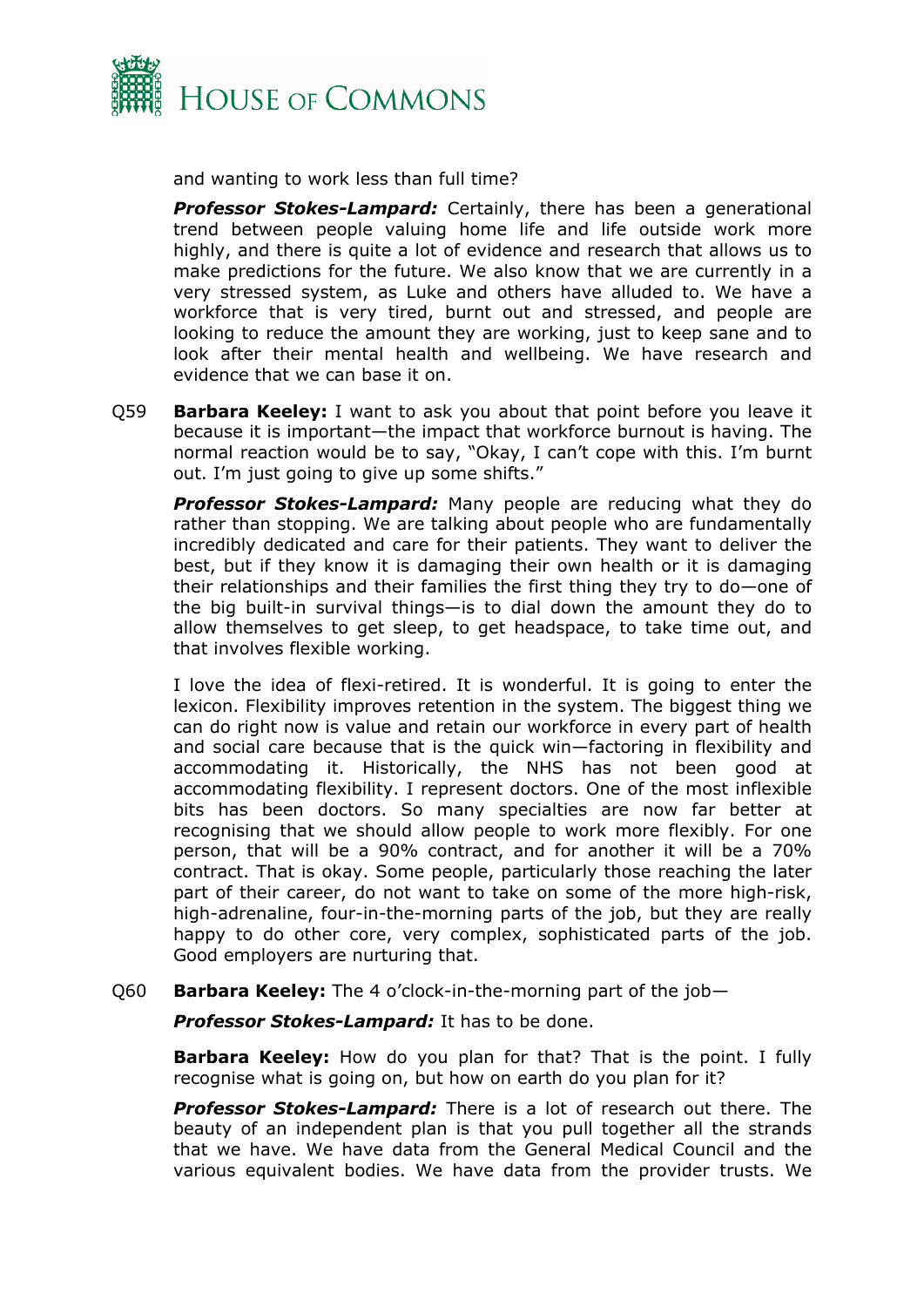

have data from the royal colleges. We have a huge amount of data within NHS England and Health Education England. We need to pull it together because there is a remarkably vivid picture. We collect a lot of data. What we do not do is join it up.

My plea would be to use what we have. We do not need to reinvent wheels. Let's pull together what we have. Let's mandate people working together to share data. Historically, we have not been good at sharing data across the different divides. We also need to be very realistic about what the healthcare needs of the future population are going to be. I will not reiterate where our population is going in terms of ageing, increasing multi-morbidity and so on. I am taking it as a given that we can factor that in as well. We have the epidemiology and public health data to help us with that.

We must also recognise societal changes and the shifts in the way people want to work. The generation going into medical school now looks at my generation, and I suspect even Luke's generation in the middle, and says, "I don't want to work like that. I'm not putting everything else on the line for this, but I still care passionately." We have to factor that in. Just telling people to work and do things differently will not change it. We created the society that they are coming into. We created the system, so we have to own the solutions and be flexible, creative and transparent and welcome these incredibly talented younger people and give them the opportunity to flourish.

I would like to pick up on the training point. I wanted to shout out "Amen," Nicola, when you talked about training our flexible workers. There are lost tribes of people out there who would like to do more, who would like to advance, who would like to take on new skills and are being artificially banned from doing so. These are things we can address. Education and training are vital. To the question Chris was posed about who should employ trainees, there is an issue in that, if you move all employment of healthcare professionals in training to NHS trusts, the trust will be under massive pressure to deliver on the backlog in service, and education training will be de-prioritised, so the service pressures will be prioritised over training, which will lead to a bulge and backlog, and you will not get people evolving to the higher level of professions they can reach and that we ultimately need. Training and delivery must go in parallel. We dare not sacrifice one for the other. Thank you.

Q61 **Barbara Keeley:** Chris, do you have anything to add on how the national workforce plan copes with the flexible element?

*Chris Hopson:* The real advantage of the people plan that we produced in the NHS about a year and a half ago was that it absolutely identified that this is not just a numbers game; it is actually a big cultural, behavioural and leadership challenge that the NHS has.

I recognise what Helen is saying. As the Chair knows, my wife is one of the country's leading experts on flexible working, and she makes the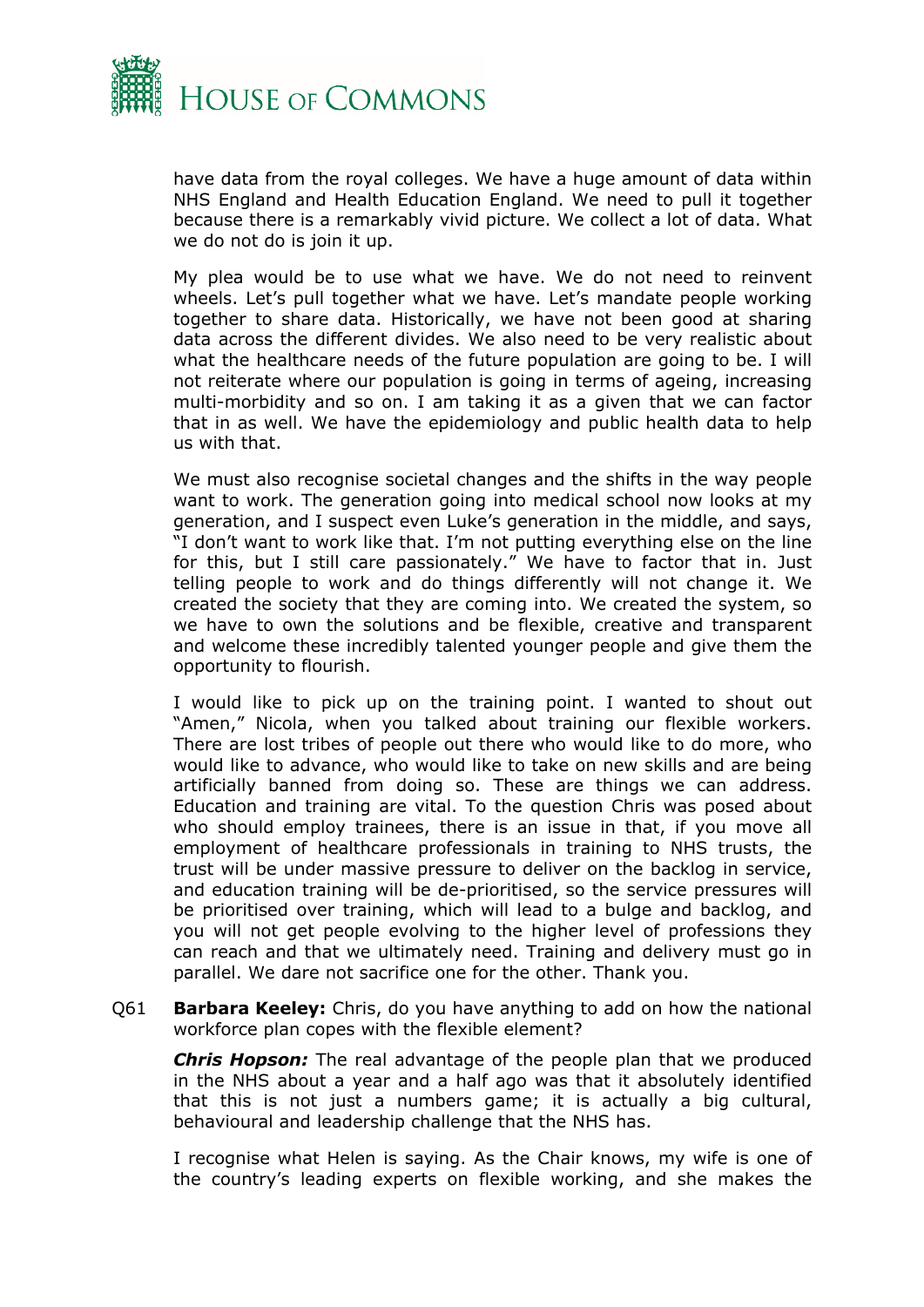

point that the NHS feels like it is 10, 15, 20 years out of date in its ability to offer the kind of flexible working patterns that we see in other parts of the economy. It is partly because of the degree of pressure that we are under. Effectively, it is the headspace to design new ways of doing things. If we do not do that, we are going to lose the workforce of the future, which is a real problem.

Q62 **Barbara Keeley:** My second question is about recruitment, how it varies in geographical regions and what impact that has on health outcomes in the parts where it is hard to recruit. Can you talk about that? What is being done and what can be done to get over recruitment problems in understaffed regions?

*Chris Hopson:* We know—the evidence is really clear—that there are particular regions in the country and areas in the country that are significantly under challenge because they are unable to recruit, particularly a medical workforce that meets their needs. There are two or three things that are happening.

The first is that we are trying to increase the number of medical places that are available in places where there are shortages on the ground; the Chair was instrumental in that. People tend to stay in the places where they train. The second thing is that we are trying to move training places around the country. My colleagues at Health Education England said how difficult it is even to persuade trusts to say, "Can we move one or two places that are currently with you to a trust that really needs them?" Because of the workforce shortages, the trust that would lose those places is saying, "No, absolutely not." We are working on that at the moment.

The third issue is that there is absolutely no doubt that individual organisations are working incredibly hard in areas that are hard to recruit to to make them attractive places to come and work. I was having a very interesting conversation with a doctor in east Kent the other day who was talking about the work they had been doing to make their trust a much more attractive place to work. That included making offers to the rest of the family and the partner of the person they were seeking to employ, helping them—

**Chair:** Chris, I am sorry to interrupt. Barbara, do you have a last question? We have to wrap up before oral questions start.

#### Q63 **Barbara Keeley:** No, just the point about regional recruitment.

*Professor Stokes-Lampard:* I am going to share my prop that I brought along. This week's *British Medical Journal* cover is "Why the new medical schools are targeting international students". There is a challenge. We have invested in the places you created for additional medical students. We need many more, but that is a side point. We have these new medical schools and we do not have the funding to have local students to go to them.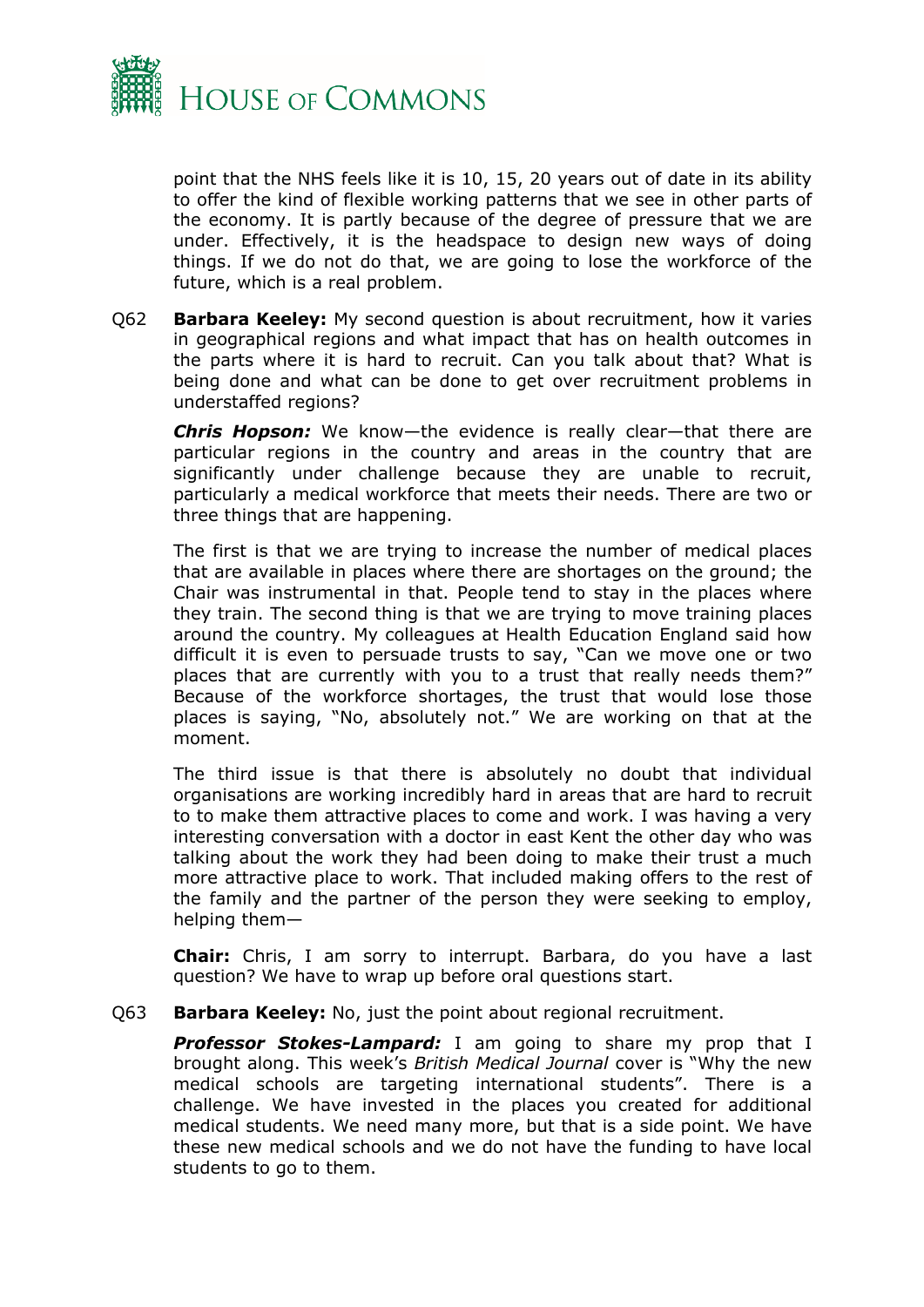

The point of putting these medical schools in areas that were traditionally hard to recruit to was that we would get local people going in because we know that people frequently stay and work quite close to where they trained, and certainly where their professional higher training is, so you put the medical schools in the under-doctored, understaffed areas, and largely people will stay there. The problem is that, if you then fill the medical schools with people who have come from overseas, you do not get the same effect and benefit. We actually need those places funded so that we can fill them. It is just a quick plug for that story. It is perfect timing. There are many other issues as well.

#### Q64 **Barbara Keeley:** A final point, Nicola?

*Nicola McQueen:* A final point from me—one that has not come up—is how we now protect tactically our burnt-out workforce, and there are some things that we can start to do that enable flexible working. A good example is that we were inundated with frontline nurses applying for roles to work on Test and Trace when we ran that programme for recruitment. We recruited 10,000 clinicians to Test and Trace. They got to work from home. They had headsets. We trained them to contact trace, and our clinicians loved it, except we did not want them doing that; we wanted them in our hospitals. There is some respite for our workforce if we can get this right, where we can mobilise our workforce out of being in hospitals five days a week, 12 hours a day to do one day from home, 111 services and 999 services. We need clinicians in this country across the board, and I think we can do more to move them around.

Q65 **Chair:** Thank you. Before we wrap up, I want to ask Chris and Helen one question each on issues that we are going to cover later in the inquiry. Chris, a word from you on the pensions issue. Are you getting feedback from your members that they are losing a lot of senior doctors because of the way the pensions system is structured?

*Chris Hopson:* We are getting an increasing number of issues of that being raised. It is not at the same volume and intensity that it was a couple of years ago, but it is definitely coming back up the agenda. What is particularly worrying is that, if you look at what we need to do in terms of backlog clearance, we absolutely need senior clinicians to work extra shifts, and it is clear they are worried about the impact on pensions. That is something we need to look at.

Q66 **Chair:** Helen, do we need to have a fundamental rethink about medical education, the curriculum and how it works? It is something that is often discussed by the royal colleges. Is it time for a big re-look at how medical education works?

*Professor Stokes-Lampard:* No, I do not think we need a radical rethink. We have a very good system that could certainly be improved and should constantly be evolving and improving. There is some amazing innovation already. Some of the newer medical schools are doing great